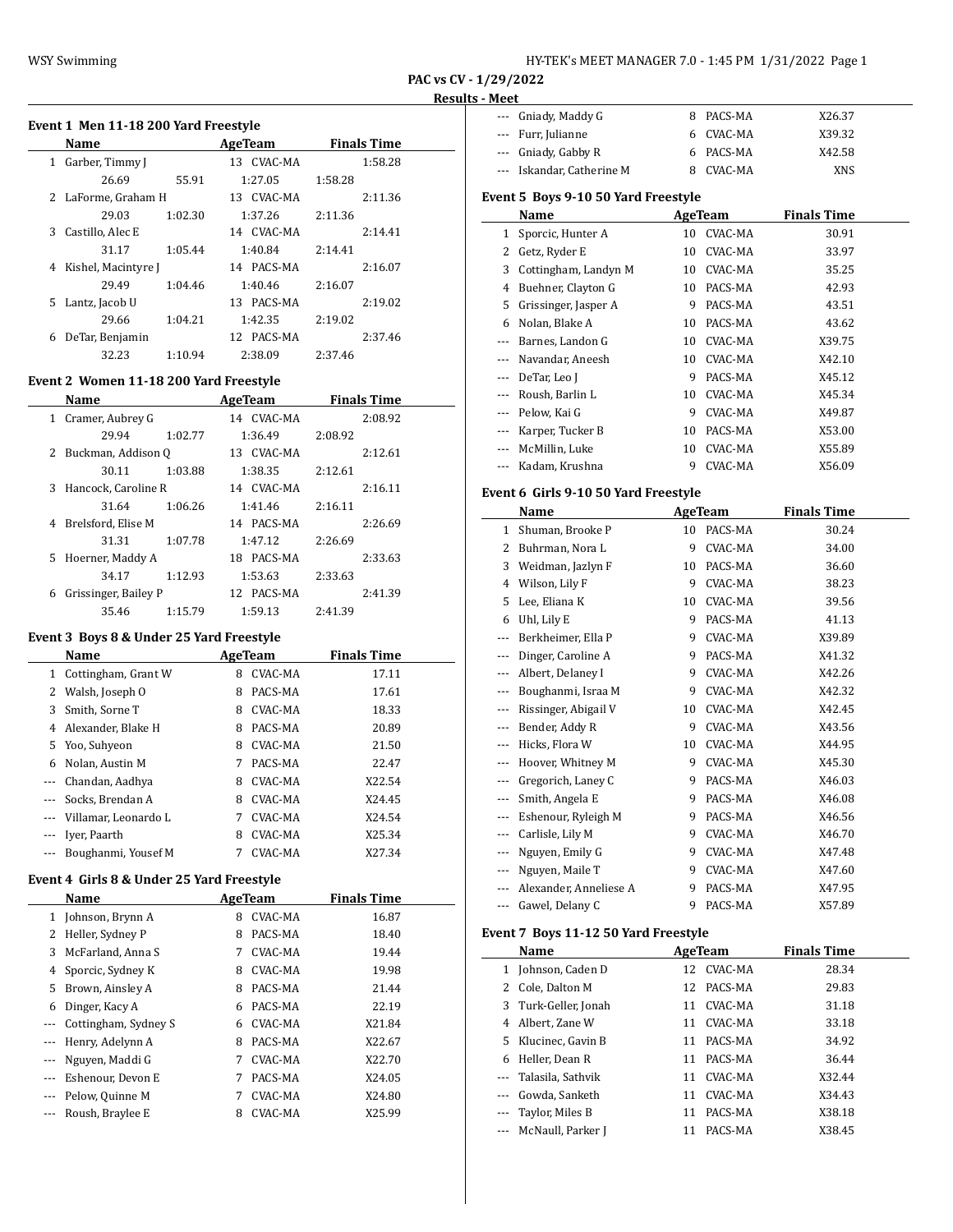| HY-TEK's MEET MANAGER 7.0 - 1:45 PM 1/31/2022 Page 2 |  |  |  |
|------------------------------------------------------|--|--|--|
|------------------------------------------------------|--|--|--|

**PAC vs CV - 1/29/2022**

#### **Results - Meet**

| (Event 7 Boys 11-12 50 Yard Freestyle) |               |                    |  |  |  |
|----------------------------------------|---------------|--------------------|--|--|--|
| <b>Name</b>                            | AgeTeam       | <b>Finals Time</b> |  |  |  |
| --- Alexander, Drew E                  | 12 PACS-MA    | X38.60             |  |  |  |
| --- Cass, Mason D                      | 11 PACS-MA    | X41.00             |  |  |  |
| --- Komykoski, Cooper M                | 11 PACS-MA    | X49.39             |  |  |  |
| --- Kurpad, Samarth                    | CVAC-MA<br>11 | <b>XNS</b>         |  |  |  |

#### **Event 8 Girls 11-12 50 Yard Freestyle**

|                      | Name                  |    | AgeTeam    | <b>Finals Time</b> |
|----------------------|-----------------------|----|------------|--------------------|
| $\mathbf{1}$         | Dwyer, Petra R        |    | 12 CVAC-MA | 27.60              |
| $\mathbf{Z}$         | Graziano, Nessa R     |    | 12 CVAC-MA | 28.00              |
| 3                    | Erhard, Holden E      |    | 12 CVAC-MA | 28.88              |
| 4                    | Mickalonis, Sarah A   | 12 | PACS-MA    | 29.73              |
| 5.                   | Lantz, Ava R          | 11 | PACS-MA    | 32.34              |
| 6                    | Anderson, Annie B     | 12 | PACS-MA    | 32.68              |
|                      | Sweeney, Nicole       |    | 12 CVAC-MA | X35.49             |
|                      | Socks, Ainsley L      |    | 11 CVAC-MA | X37.89             |
|                      | Schweikert, Elizabeth |    | 12 CVAC-MA | X38.32             |
| $\sim$ $\sim$ $\sim$ | Suryawanshi, Tanyi V  | 11 | CVAC-MA    | X39.61             |
|                      | Symeonidis, Ava M     | 11 | CVAC-MA    | X41.87             |
|                      | Gregorich, Chloe G    | 11 | PACS-MA    | X42.80             |

# **Event 9 Boys 13-14 50 Yard Freestyle**

|          | Name                  |    | <b>AgeTeam</b> | <b>Finals Time</b> |  |
|----------|-----------------------|----|----------------|--------------------|--|
| 1        | Garber, Josiah M      | 14 | CVAC-MA        | 25.09              |  |
| 2        | Derr, Greyden T       | 14 | CVAC-MA        | 26.41              |  |
| 3        | Pesavento, Will A     | 13 | CVAC-MA        | 26.97              |  |
| 4        | Rosenberger, Connor S | 13 | PACS-MA        | 29.99              |  |
| 5        | Keiner, Nathan F      | 14 | PACS-MA        | 31.15              |  |
| 6        | Zampedri, Alex M      | 13 | PACS-MA        | 31.37              |  |
|          | Manduri, Mohit        | 13 | CVAC-MA        | X27.61             |  |
|          | Turk-Geller, Brady    | 14 | CVAC-MA        | X29.69             |  |
|          | Lee, Junhee J         | 13 | CVAC-MA        | X29.88             |  |
|          | Teets, Braedan J      | 13 | PACS-MA        | X32.31             |  |
|          | Bhaysar, Param P      | 14 | CVAC-MA        | X32.77             |  |
|          | Boktor, Jonathan S    | 14 | CVAC-MA        | X35.88             |  |
| $\cdots$ | Hawley, Jhayce T      | 13 | PACS-MA        | X35.92             |  |
|          | Khattar, Mehul        | 13 | CVAC-MA        | X51.21             |  |

#### **Event 10 Girls 13-14 50 Yard Freestyle**

|              | <b>Name</b>            | AgeTeam       | <b>Finals Time</b> |
|--------------|------------------------|---------------|--------------------|
| $\mathbf{1}$ | Buckman, Addison Q     | CVAC-MA<br>13 | 27.76              |
|              | 2 Ross, Meghan R       | PACS-MA<br>13 | 29.51              |
|              | 3 Graziano, Juliana R  | CVAC-MA<br>13 | 29.68              |
| 4            | Boughanmi, Tasneem M   | CVAC-MA<br>13 | 30.70              |
|              | 5 Burke, Leah M        | PACS-MA<br>14 | 31.10              |
|              | --- Mayberry, Hayden C | CVAC-MA<br>13 | X31.37             |
|              | --- Hoover, Elena M    | CVAC-MA<br>14 | X33.43             |
|              | --- Long, Allison E    | CVAC-MA<br>13 | X33.56             |
|              | --- Sweeney, Catherine | CVAC-MA<br>14 | X35.67             |
|              |                        |               |                    |

#### **Event 11 Boys 15 & Over 50 Yard Freestyle**

| Name |                      |     | AgeTeam    | <b>Finals Time</b> |  |
|------|----------------------|-----|------------|--------------------|--|
|      | 1 Anderson, Harry W  |     | 16 CVAC-MA | 26.19              |  |
|      | 2 Manduri, Manoj     |     | 16 CVAC-MA | 26.28              |  |
|      | 3 Thangavel, Gunan   |     | 16 CVAC-MA | 28.22              |  |
|      | --- Cavanaugh, Ben A |     | 15 CVAC-MA | X37.70             |  |
|      | --- Drumm, Samuel D  | 18. | PACS-MA    | DO.                |  |
|      | False start          |     |            |                    |  |

| Event 12 Girls 15 & Over 50 Yard Freestyle |                      |     |            |                    |  |  |  |
|--------------------------------------------|----------------------|-----|------------|--------------------|--|--|--|
|                                            | Name                 |     | AgeTeam    | <b>Finals Time</b> |  |  |  |
| 1                                          | Bolden, Jennifer L   | 17  | CVAC-MA    | 25.39              |  |  |  |
|                                            | 2 Pesavento, Mia R   | 17  | CVAC-MA    | 26.84              |  |  |  |
| 3.                                         | Weidman, Marina G    |     | 15 PACS-MA | 27.74              |  |  |  |
|                                            | 4 Cornfield, Keira A | 15. | CVAC-MA    | 28.84              |  |  |  |
|                                            | 5 Hoerner, Maddy A   | 18  | PACS-MA    | 31.37              |  |  |  |
| 6                                          | Mickalonis, Emily P  |     | PACS-MA    | 31.85              |  |  |  |

#### **Event 13 Boys 8 & Under 25 Yard Breaststroke**

|          | Name                                           | AgeTeam |         | <b>Finals Time</b> |  |  |  |
|----------|------------------------------------------------|---------|---------|--------------------|--|--|--|
| 1        | Cottingham, Grant W                            | 8       | CVAC-MA | 22.38              |  |  |  |
|          | Smith, Sorne T                                 | 8       | CVAC-MA | 29.40              |  |  |  |
| $\cdots$ | Hartye, Nicolas R                              | 6       | CVAC-MA | XD <sub>0</sub>    |  |  |  |
|          | Alternating Kick                               |         |         |                    |  |  |  |
|          | --- Singer, Aaron M                            | 8       | CVAC-MA | XDO                |  |  |  |
|          | Hands brought beyond the hipline during stroke |         |         |                    |  |  |  |
| $\cdots$ | Buehner, Gavin R                               | 8       | PACS-MA | DO.                |  |  |  |
|          | Hands brought beyond the hipline during stroke |         |         |                    |  |  |  |
|          | Boughanmi, Yousef M                            |         | CVAC-MA | DO.                |  |  |  |
|          | Alternating Kick                               |         |         |                    |  |  |  |

#### **Event 14 Girls 8 & Under 25 Yard Breaststroke**

|     | Name                                           |   | AgeTeam | <b>Finals Time</b> |  |  |  |
|-----|------------------------------------------------|---|---------|--------------------|--|--|--|
| 1   | Graziano, Stacia R                             | 8 | CVAC-MA | 25.00              |  |  |  |
| 2   | Cramer, Hadley V                               | 8 | CVAC-MA | 29.17              |  |  |  |
| 3   | Dinger, Kacy A                                 | 6 | PACS-MA | 29.18              |  |  |  |
| 4   | Cramer, Delaney C                              | 8 | CVAC-MA | 31.14              |  |  |  |
| 5   | Komykoski, Addy M                              | 7 | PACS-MA | 34.56              |  |  |  |
| --- | McFarland, Anna S                              | 7 | CVAC-MA | X40.62             |  |  |  |
|     | Pelow, Quinne M                                | 7 | CVAC-MA | XD <sub>O</sub>    |  |  |  |
|     | Non-simultaneous kick                          |   |         |                    |  |  |  |
|     | Cottingham, Sydney S                           | 6 | CVAC-MA | XDO                |  |  |  |
|     | One hand touch                                 |   |         |                    |  |  |  |
|     | Yost, Adelynn V                                | 8 | CVAC-MA | XDO                |  |  |  |
|     | Hands brought beyond the hipline during stroke |   |         |                    |  |  |  |
| --- | Gniady, Gabby R                                | 6 | PACS-MA | DQ                 |  |  |  |
|     | Hands brought beyond the hipline during stroke |   |         |                    |  |  |  |
|     | Hartye, Evelyn G                               | 8 | CVAC-MA | XDO                |  |  |  |
|     | Hands brought beyond the hipline during stroke |   |         |                    |  |  |  |

# **Event 15 Boys 9-10 50 Yard Breaststroke**

| Name |                                                |          | AgeTeam    | <b>Finals Time</b> |  |
|------|------------------------------------------------|----------|------------|--------------------|--|
|      | 1 Sporcic, Hunter A                            |          | 10 CVAC-MA | 44.65              |  |
|      | 536:06:40.00 537:13:20.00 536:06:40.00         |          |            | 44.65              |  |
|      | 2 Gundurao, Krishna                            |          | 10 CVAC-MA | 47.56              |  |
|      | 9:50.00                                        | 11:40.00 | 10:20.00   | 47.56              |  |
| 3    | Pachuski, Lucas P                              | 9        | PACS-MA    | 49.60              |  |
| 4    | Boughanmi, Baraa M                             | 9        | CVAC-MA    | 52.01              |  |
| 5.   | Komykoski, Tanner J                            | 9        | PACS-MA    | 52.31              |  |
|      | Pelow, Kai G                                   | 9        | CVAC-MA    | X1:01.34           |  |
|      | McMillin, Luke                                 | 10       | CVAC-MA    | XDO.               |  |
|      | Arms two strokes underwater                    |          |            |                    |  |
|      | Kadam, Krushna                                 | 9        | CVAC-MA    | XDO.               |  |
|      | Downward butterfly kick                        |          |            |                    |  |
|      | Nolan, Blake A                                 | 10       | PACS-MA    | DO.                |  |
|      | Hands brought beyond the hipline during stroke |          |            |                    |  |
|      | 30.85                                          | 30.73    | 30.73      | DO                 |  |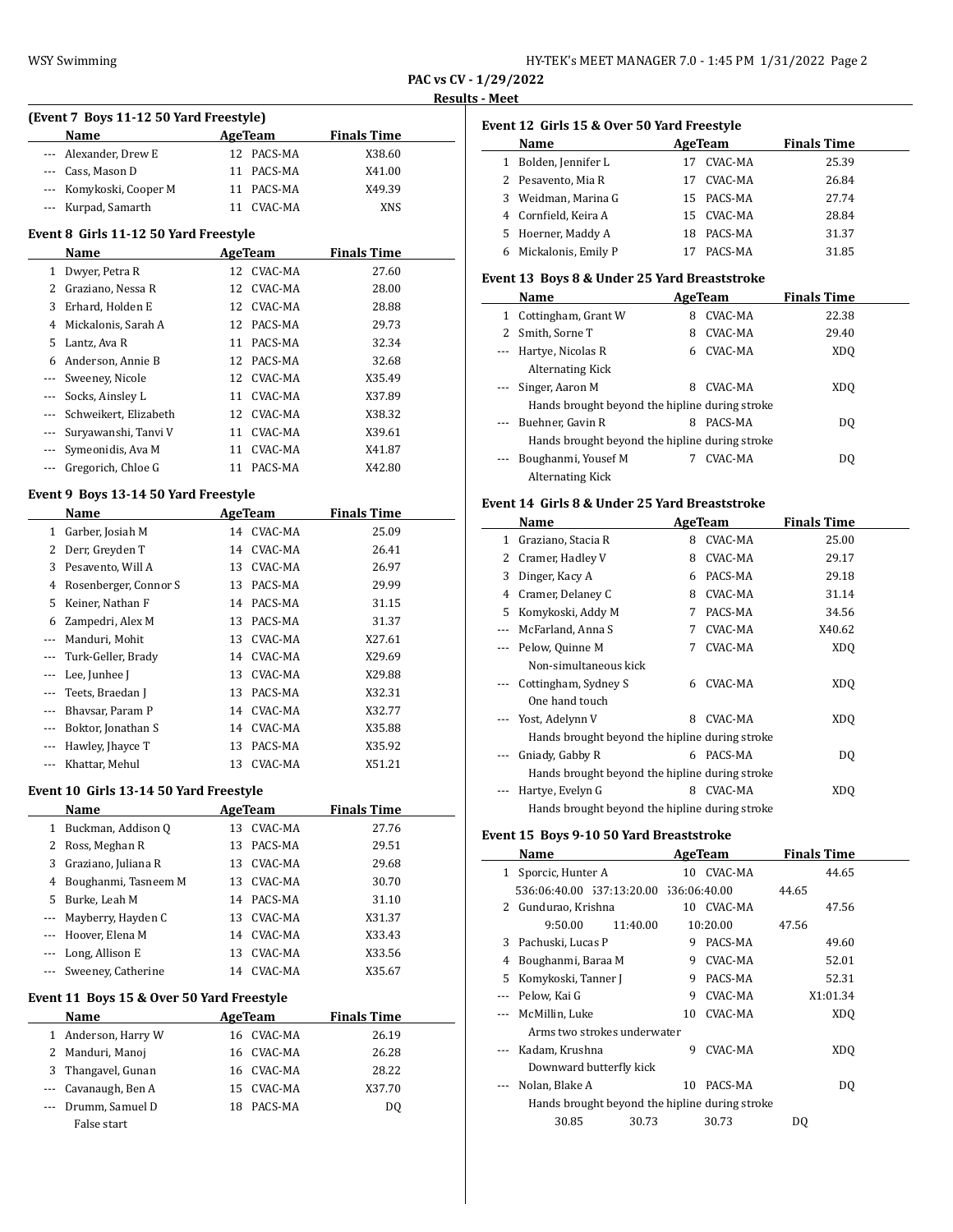| HY-TEK's MEET MANAGER 7.0 - 1:45 PM 1/31/2022 Page 3 |
|------------------------------------------------------|
|------------------------------------------------------|

**PAC vs CV - 1/29/2022**

#### **Results - Meet**

| Hughes, Lexi R<br>PACS-MA<br>1<br>10<br>PACS-MA<br>Lantz, Savannah C<br>9<br>2<br>Cole, Tynley M<br>PACS-MA<br>3<br>9<br>CVAC-MA<br>Verma, Sam<br>9<br>4<br>CVAC-MA<br>5<br>Hoover, Whitney M<br>9<br>Sadler, Mia E<br>CVAC-MA<br>9<br>6<br>Walsh, Aliyah E<br>PACS-MA<br>10<br>$\cdots$<br>Weidman, Jazlyn F<br>PACS-MA<br>10<br>$---$<br>Enck, Lyla G<br>CVAC-MA<br>9<br>Berkheimer, Ella P<br>CVAC-MA<br>9<br>$- - -$<br>Jurcik, Callie A<br>CVAC-MA<br>10<br>---<br>Kadam, Anandi<br>CVAC-MA<br>9<br>$---$<br>PACS-MA<br>Uhl, Lily E<br>9<br>$---$<br>CVAC-MA<br>Nguyen, Maile T<br>9<br>$---$<br>9<br>$\overline{a}$ | 45.17<br>45.82<br>45.91<br>51.07<br>51.86 |
|---------------------------------------------------------------------------------------------------------------------------------------------------------------------------------------------------------------------------------------------------------------------------------------------------------------------------------------------------------------------------------------------------------------------------------------------------------------------------------------------------------------------------------------------------------------------------------------------------------------------------|-------------------------------------------|
|                                                                                                                                                                                                                                                                                                                                                                                                                                                                                                                                                                                                                           |                                           |
|                                                                                                                                                                                                                                                                                                                                                                                                                                                                                                                                                                                                                           |                                           |
|                                                                                                                                                                                                                                                                                                                                                                                                                                                                                                                                                                                                                           |                                           |
|                                                                                                                                                                                                                                                                                                                                                                                                                                                                                                                                                                                                                           |                                           |
|                                                                                                                                                                                                                                                                                                                                                                                                                                                                                                                                                                                                                           |                                           |
|                                                                                                                                                                                                                                                                                                                                                                                                                                                                                                                                                                                                                           | 52.56                                     |
|                                                                                                                                                                                                                                                                                                                                                                                                                                                                                                                                                                                                                           | X47.37                                    |
|                                                                                                                                                                                                                                                                                                                                                                                                                                                                                                                                                                                                                           | X51.02                                    |
|                                                                                                                                                                                                                                                                                                                                                                                                                                                                                                                                                                                                                           | X54.46                                    |
|                                                                                                                                                                                                                                                                                                                                                                                                                                                                                                                                                                                                                           | X56.51                                    |
|                                                                                                                                                                                                                                                                                                                                                                                                                                                                                                                                                                                                                           | X58.87                                    |
|                                                                                                                                                                                                                                                                                                                                                                                                                                                                                                                                                                                                                           | X59.95                                    |
|                                                                                                                                                                                                                                                                                                                                                                                                                                                                                                                                                                                                                           | X1:00.59                                  |
|                                                                                                                                                                                                                                                                                                                                                                                                                                                                                                                                                                                                                           | X1:03.35                                  |
|                                                                                                                                                                                                                                                                                                                                                                                                                                                                                                                                                                                                                           | PACS-MA<br>Gawel, Delany C<br>XDO         |

# **Event 17 Boys 11-12 50 Yard Breaststroke**

| Name |                        |    | AgeTeam    | <b>Finals Time</b> |  |
|------|------------------------|----|------------|--------------------|--|
|      | 1 Turk-Geller, Jonah   | 11 | CVAC-MA    | 42.32              |  |
|      | 2 Singer, Evan J       | 11 | CVAC-MA    | 43.31              |  |
|      | *3 Cole, Dalton M      |    | 12 PACS-MA | 44.26              |  |
|      | *3 Mayberry, Greyson D | 11 | CVAC-MA    | 44.26              |  |
|      | 5 Hughes, Brady A      | 12 | PACS-MA    | 45.92              |  |
|      | 6 Alexander, Drew E    | 12 | PACS-MA    | 57.50              |  |
|      | --- Thangavel, Tharun  | 12 | CVAC-MA    | X47.30             |  |
|      | Bliss, Branden T       | 11 | CVAC-MA    | X52.33             |  |
|      | Kurpad, Samarth        | 11 | CVAC-MA    | <b>XNS</b>         |  |

#### **Event 18 Girls 11-12 50 Yard Breaststroke**

|          | Name                   |    | AgeTeam | <b>Finals Time</b> |  |
|----------|------------------------|----|---------|--------------------|--|
| 1        | Nguyen, Sofie L        | 12 | CVAC-MA | 35.02              |  |
| 2        | Graziano, Nessa R      | 12 | CVAC-MA | 37.91              |  |
| 3        | Laws, Nadine           | 11 | CVAC-MA | 39.30              |  |
| 4        | Mickalonis, Sarah A    | 12 | PACS-MA | 41.03              |  |
| 5        | Shellenberger, Mary E  | 11 | PACS-MA | 44.15              |  |
| 6        | Reese, Laura G         | 11 | PACS-MA | 44.88              |  |
| $\cdots$ | Conway, Presley M      | 12 | CVAC-MA | X44.76             |  |
|          | Schweikert, Elizabeth  | 12 | CVAC-MA | X44.98             |  |
|          | Symeonidis, Ava M      | 11 | CVAC-MA | X51.29             |  |
|          | Karpew, Caroline D     | 12 | PACS-MA | X52.53             |  |
|          | Socks, Ainsley L       | 11 | CVAC-MA | XD <sub>0</sub>    |  |
|          | Scissors kick          |    |         |                    |  |
|          | Kahlenborn, Mary Ann A | 12 | CVAC-MA | XNS                |  |
|          | Naveen, Druthi         | 12 | CVAC-MA | XNS                |  |

#### **Event 19 Boys 13-14 100 Yard Breaststroke**

|   | Name                 |         |     | AgeTeam | <b>Finals Time</b> |  |
|---|----------------------|---------|-----|---------|--------------------|--|
| 1 | Garber, Josiah M     |         | 14  | CVAC-MA | 1:11.43            |  |
|   | 32.94                | 1:11.43 |     |         |                    |  |
|   | 2 Turk-Geller, Brady |         | 14  | CVAC-MA | 1:18.92            |  |
|   | 36.80                | 1:18.92 |     |         |                    |  |
|   | 3 Lee, Junhee J      |         | 13. | CVAC-MA | 1:25.61            |  |
|   | 41.55                | 1:25.61 |     |         |                    |  |
| 4 | Klucinec, Connor T   |         | 14  | PACS-MA | 1:26.38            |  |
|   | 40.84                | 1:26.38 |     |         |                    |  |

| 5. | Zampedri, Alex M      |         | 13  | PACS-MA    | 1:26.64  |
|----|-----------------------|---------|-----|------------|----------|
|    | 40.44                 | 1:26.64 |     |            |          |
| 6  | Teets, Braedan J      |         | 13  | PACS-MA    | 1:39.88  |
|    | 45.32                 | 1:39.88 |     |            |          |
|    | --- LaForme, Graham H |         | 13  | CVAC-MA    | X1:23.18 |
|    | 38.43                 | 1:23.18 |     |            |          |
|    | Rosenberger, Connor S |         | 13. | PACS-MA    | X1:32.25 |
|    | 41.68                 | 1:32.25 |     |            |          |
|    | Bhaysar, Param P      |         |     | 14 CVAC-MA | X1:33.32 |
|    | 44.73                 | 1:33.32 |     |            |          |
|    | Hawley, Jhayce T      |         | 13  | PACS-MA    | X1:48.78 |
|    | 52.04                 | 1:48.78 |     |            |          |

# **Event 20 Girls 13-14 100 Yard Breaststroke**

|    | Name               |         |    | <b>AgeTeam</b> | <b>Finals Time</b> |  |
|----|--------------------|---------|----|----------------|--------------------|--|
| 1  | Boone, Mattie G    |         |    | 14 CVAC-MA     | 1:19.09            |  |
|    | 36.88              | 1:19.09 |    |                |                    |  |
|    | 2 McCann, Callie L |         |    | 14 CVAC-MA     | 1:21.34            |  |
|    | 38.83              | 1:21.34 |    |                |                    |  |
| 3  | Yeh, Leah J        |         | 13 | CVAC-MA        | 1:27.58            |  |
|    | 41.16              | 1:27.58 |    |                |                    |  |
| 4  | Brower, Eleanor R  |         | 13 | PACS-MA        | 1:29.68            |  |
|    | 41.78              | 1:29.68 |    |                |                    |  |
| 5. | Durand, Ava        |         | 13 | PACS-MA        | 1:36.67            |  |
|    | 44.81              | 1:36.67 |    |                |                    |  |
|    | Hoover, Elena M    |         |    | 14 CVAC-MA     | X1:29.19           |  |
|    | 42.74              | 1:29.19 |    |                |                    |  |
|    | Mayberry, Hayden C |         | 13 | CVAC-MA        | X1:31.37           |  |
|    | 42.01              | 1:31.37 |    |                |                    |  |
|    | Long, Allison E    |         | 13 | CVAC-MA        | X1:31.41           |  |
|    | 43.74              | 1:31.41 |    |                |                    |  |

# **Event 21 Boys 15 & Over 100 Yard Breaststroke**

|   | Name             |         |    | AgeTeam    | <b>Finals Time</b> |
|---|------------------|---------|----|------------|--------------------|
| 1 | Durand, Connor   |         | 17 | PACS-MA    | 1:01.00            |
|   | 28.16            | 1:01.00 |    |            |                    |
| 2 | Drumm, Samuel D  |         | 18 | PACS-MA    | 1:14.62            |
|   | 35.37            | 1:14.62 |    |            |                    |
| 3 | Pion, Avery J    |         |    | 16 CVAC-MA | 1:16.51            |
|   | 35.63            | 1:16.51 |    |            |                    |
| 4 | Thangavel, Gunan |         |    | 16 CVAC-MA | 1:20.77            |
|   | 37.23            | 1:20.77 |    |            |                    |
| 5 | Manduri, Manoj   |         | 16 | CVAC-MA    | 1:24.28            |
|   | 39.05            | 1:24.28 |    |            |                    |
|   | Cavanaugh, Ben A |         | 15 | CVAC-MA    | X1:58.53           |
|   | 55.34            | 1:58.53 |    |            |                    |

# **Event 22 Girls 15 & Over 100 Yard Breaststroke**

 $\overline{\phantom{a}}$ 

|   | Name                |         |    | AgeTeam | <b>Finals Time</b> |  |
|---|---------------------|---------|----|---------|--------------------|--|
|   | Lyesnykova, Alina V |         | 18 | CVAC-MA | 1:11.93            |  |
|   | 33.13               | 1:11.93 |    |         |                    |  |
|   | Bolden, Jennifer L  |         | 17 | CVAC-MA | 1:20.66            |  |
|   | 38.20               | 1:20.66 |    |         |                    |  |
| 3 | Brelsford, Elise M  |         | 14 | PACS-MA | 1:23.86            |  |
|   | 37.75               | 1:23.86 |    |         |                    |  |
| 4 | Hoerner, Maddy A    |         | 18 | PACS-MA | 1:28.57            |  |
|   | 41.15               | 1:28.57 |    |         |                    |  |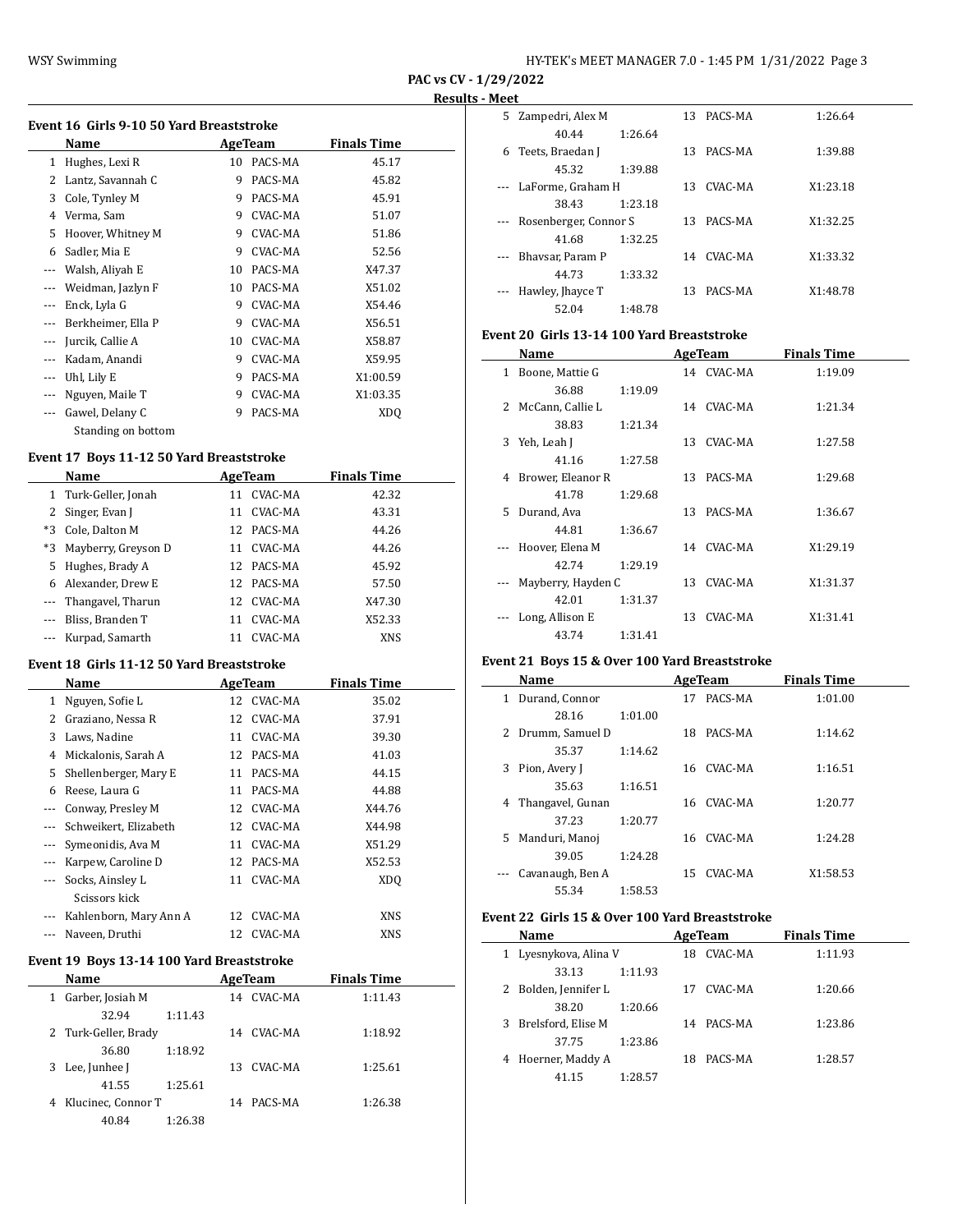| HY-TEK's MEET MANAGER 7.0 - 1:45 PM 1/31/2022 Page 4 |  |  |
|------------------------------------------------------|--|--|
|------------------------------------------------------|--|--|

**PAC vs CV - 1/29/2022**

# **Results - Meet**

|              | Event 23 Boys 8 & Under 50 Yard Freestyle |   |         |                    |  |
|--------------|-------------------------------------------|---|---------|--------------------|--|
|              | Name                                      |   | AgeTeam | <b>Finals Time</b> |  |
|              | Nguyen, Maddox X                          |   | CVAC-MA | 41.43              |  |
| $\mathbf{2}$ | Wilson, Sebastian J                       |   | CVAC-MA | 47.61              |  |
| 3            | Yoo, Suhyeon                              | 8 | CVAC-MA | 50.20              |  |
| 4            | Nolan, Austin M                           |   | PACS-MA | 53.78              |  |
|              | Chandan, Aadhya                           | 8 | CVAC-MA | X50.77             |  |
|              | Socks, Brendan A                          | 8 | CVAC-MA | X58.33             |  |
|              | Garber, Quincy Q                          |   | CVAC-MA | X58.93             |  |

#### **Event 24 Girls 8 & Under 50 Yard Freestyle**

|                                        | Name              |   | <b>AgeTeam</b> | <b>Finals Time</b> |
|----------------------------------------|-------------------|---|----------------|--------------------|
| 1                                      | Johnson, Brynn A  | 8 | CVAC-MA        | 37.21              |
| 2                                      | Heller, Sydney P  | 8 | PACS-MA        | 43.01              |
| 3                                      | Weaber, Parker K  | 8 | PACS-MA        | 48.15              |
| 4                                      | Berkheimer, Mia P | 6 | CVAC-MA        | 48.52              |
| 5                                      | Sporcic, Sydney K | 8 | CVAC-MA        | 49.87              |
| 6                                      | Gniady, Maddy G   | 8 | PACS-MA        | 57.49              |
|                                        | Hartye, Evelyn G  | 8 | CVAC-MA        | X48.09             |
| $\scriptstyle\cdots\scriptstyle\cdots$ | Cramer, Delaney C | 8 | CVAC-MA        | X51.45             |
|                                        | Nguyen, Maddi G   | 7 | CVAC-MA        | X52.03             |
|                                        | Henry, Adelynn A  | 8 | PACS-MA        | X52.29             |
|                                        | Roush, Braylee E  | 8 | <b>CVAC-MA</b> | X1:02.62           |
|                                        | Sing, Saakhi      | 8 | CVAC-MA        | <b>XNS</b>         |

# **Event 25 Boys 9-10 100 Yard Freestyle**

|    | Name                   |         |    | AgeTeam | <b>Finals Time</b> |  |
|----|------------------------|---------|----|---------|--------------------|--|
| 1  | Getz, Ryder E          |         | 10 | CVAC-MA | 1:15.39            |  |
|    | 36.50                  | 1:15.39 |    |         |                    |  |
|    | 2 Cottingham, Landyn M |         | 10 | CVAC-MA | 1:19.70            |  |
|    | 37.45                  | 1:19.70 |    |         |                    |  |
| 3. | Roush, Barlin L        |         | 10 | CVAC-MA | 1:39.71            |  |
|    | 47.12                  | 1:39.71 |    |         |                    |  |
| 4  | Buehner, Clayton G     |         | 10 | PACS-MA | 1:40.45            |  |
|    | 46.18                  | 1:40.45 |    |         |                    |  |
| 5. | Grissinger, Jasper A   |         | 9  | PACS-MA | 1:43.17            |  |
|    | 47.92                  | 1:43.17 |    |         |                    |  |
|    | Karper, Tucker B       |         | 10 | PACS-MA | DO                 |  |

# **Event 26 Girls 9-10 100 Yard Freestyle**

|    | Name              |         |    | AgeTeam    | <b>Finals Time</b> |  |
|----|-------------------|---------|----|------------|--------------------|--|
| 1  | Shuman, Brooke P  |         |    | 10 PACS-MA | 1:08.42            |  |
|    | 31.89             | 1:08.42 |    |            |                    |  |
| 2  | Buhrman, Nora L   |         | 9  | CVAC-MA    | 1:15.66            |  |
|    | 36.20             | 1:15.66 |    |            |                    |  |
| 3  | Walsh, Aliyah E   |         | 10 | PACS-MA    | 1:20.13            |  |
|    | 38.00             | 1:20.13 |    |            |                    |  |
| 4  | Lantz, Savannah C |         | 9  | PACS-MA    | 1:20.17            |  |
|    | 38.44             | 1:20.17 |    |            |                    |  |
| 5. | Kadam, Anandi     |         | 9  | CVAC-MA    | 1:37.98            |  |
|    | 43.42             | 1:37.98 |    |            |                    |  |
| 6  | Bender, Addy R    |         | 9  | CVAC-MA    | 1:39.08            |  |
|    | 44.71             | 1:39.08 |    |            |                    |  |
|    | Cole, Tynley M    |         | 9  | PACS-MA    | X1:22.09           |  |
|    | 37.51             | 1:22.09 |    |            |                    |  |
|    | Jurcik, Callie A  |         | 10 | CVAC-MA    | X1:33.09           |  |
|    | 44.32             | 1:33.09 |    |            |                    |  |

| ハハししし |                        |         |    |         |          |
|-------|------------------------|---------|----|---------|----------|
|       | Lee, Eliana K          |         | 10 | CVAC-MA | X1:33.82 |
|       | 42.01                  | 1:33.82 |    |         |          |
|       | Rissinger, Abigail V   |         | 10 | CVAC-MA | X1:40.03 |
|       | 45.40                  | 1:40.03 |    |         |          |
|       | Dinger, Caroline A     |         | 9  | PACS-MA | X1:42.48 |
|       | 46.24                  | 1:42.48 |    |         |          |
|       | Carlisle, Lily M       |         | 9  | CVAC-MA | X1:47.02 |
|       | 49.79                  | 1:47.02 |    |         |          |
|       | Alexander, Anneliese A |         | 9  | PACS-MA | X1:48.18 |
|       | 51.56                  | 1:48.18 |    |         |          |
|       | Eshenour, Ryleigh M    |         | 9  | PACS-MA | X1:50.10 |
|       | 48.27                  | 1:50.10 |    |         |          |
|       | Gregorich, Laney C     |         | 9  | PACS-MA | X1:52.28 |
|       | 48.38                  | 1:52.28 |    |         |          |

# **Event 27 Boys 11-12 100 Yard Freestyle**

|    | Name                   |         | AgeTeam    | <b>Finals Time</b> |  |
|----|------------------------|---------|------------|--------------------|--|
|    | 1 Lorei, Cameron L     |         | 12 CVAC-MA | 59.29              |  |
|    | 28.55                  | 59.29   |            |                    |  |
|    | 2 Turk-Geller, Jonah   |         | 11 CVAC-MA | 1:08.99            |  |
|    | 32.96                  | 1:08.99 |            |                    |  |
|    | 3 Albert, Zane W       |         | 11 CVAC-MA | 1:12.96            |  |
|    | 34.07                  | 1:12.96 |            |                    |  |
|    | 4 Rosenberger, Ethan A |         | 11 PACS-MA | 1:19.06            |  |
|    | 37.71                  | 1:19.06 |            |                    |  |
| 5. | Hughes, Brady A        |         | 12 PACS-MA | 1:23.93            |  |
|    | 38.94                  | 1:23.93 |            |                    |  |
|    | 6 Heller, Dean R       |         | 11 PACS-MA | 1:24.32            |  |
|    | 38.42                  | 1:24.32 |            |                    |  |
|    | Mayberry, Greyson D    |         | 11 CVAC-MA | X1:15.83           |  |
|    | 36.21                  | 1:15.83 |            |                    |  |
|    | Bliss, Branden T       |         | 11 CVAC-MA | X1:17.19           |  |
|    | 37.03                  | 1:17.19 |            |                    |  |
|    | Butt, Quinn S          |         | 11 CVAC-MA | X1:17.60           |  |
|    | 36.56                  | 1:17.60 |            |                    |  |
|    | Alexander, Drew E      |         | 12 PACS-MA | X1:30.28           |  |
|    | 43.24                  | 1:30.28 |            |                    |  |
|    | Kurpad, Samarth        |         | 11 CVAC-MA | <b>XNS</b>         |  |

# **Event 28 Girls 11-12 100 Yard Freestyle**

|    | Name                 |         |    | AgeTeam    | <b>Finals Time</b> |  |
|----|----------------------|---------|----|------------|--------------------|--|
| 1  | Dwyer, Petra R       |         |    | 12 CVAC-MA | 1:01.78            |  |
|    | 30.32                | 1:01.78 |    |            |                    |  |
| 2  | Laws, Nadine         |         | 11 | CVAC-MA    | 1:08.41            |  |
|    | 32.83                | 1:08.41 |    |            |                    |  |
| 3  | Grissinger, Bailey P |         |    | 12 PACS-MA | 1:11.68            |  |
|    | 34.15                | 1:11.68 |    |            |                    |  |
| 4  | LaForme, Amelia C    |         | 11 | CVAC-MA    | 1:13.46            |  |
|    | 34.50                | 1:13.46 |    |            |                    |  |
| 5. | Lantz, Ava R         |         | 11 | PACS-MA    | 1:14.01            |  |
|    | 34.85                | 1:14.01 |    |            |                    |  |
|    | Sweeney, Nicole      |         |    | 12 CVAC-MA | X1:20.01           |  |
|    | 37.95                | 1:20.01 |    |            |                    |  |
|    | Suryawanshi, Tanyi V |         | 11 | CVAC-MA    | X1:40.86           |  |
|    | 47.86                | 1:40.86 |    |            |                    |  |
|    | Naveen, Druthi       |         | 12 | CVAC-MA    | <b>XNS</b>         |  |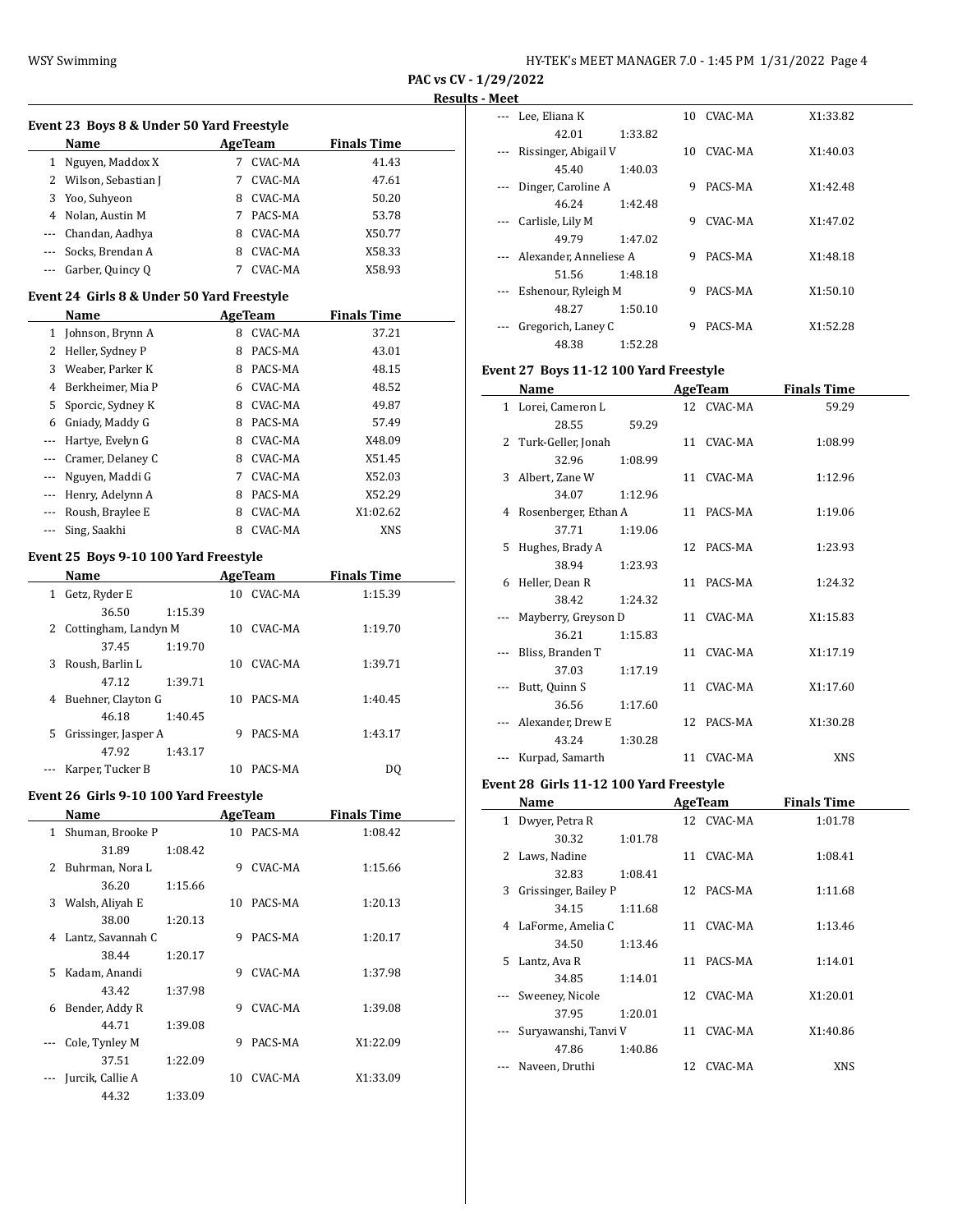| HY-TEK's MEET MANAGER 7.0 - 1:45 PM 1/31/2022 Page 5 |  |  |  |
|------------------------------------------------------|--|--|--|
|------------------------------------------------------|--|--|--|

--- Manduri, Manoj 16 CVAC-MA X1:00.77

**PAC vs CV - 1/29/2022**

#### **Results - Meet**

|     | Event 29 Boys 13-14 100 Yard Freestyle |         |    |                |                    |
|-----|----------------------------------------|---------|----|----------------|--------------------|
|     | Name                                   |         |    | <b>AgeTeam</b> | <b>Finals Time</b> |
|     | 1 Groh, Bode I                         |         |    | 14 CVAC-MA     | 53.48              |
|     | 25.99                                  | 53.48   |    |                |                    |
| 2   | Boland, Wyatt F                        |         |    | 13 CVAC-MA     | 54.60              |
|     | 26.40                                  | 54.60   |    |                |                    |
| 3   | Lantz, Jacob U                         |         |    | 13 PACS-MA     | 59.40              |
|     | 27.94                                  | 59.40   |    |                |                    |
|     | 4 Pesavento, Will A                    |         |    | 13 CVAC-MA     | 1:11.08            |
|     | 34.25                                  | 1:11.08 |    |                |                    |
| 5.  | Keiner, Nathan F                       |         |    | 14 PACS-MA     | 1:12.14            |
|     | 33.84                                  | 1:12.14 |    |                |                    |
| 6   | Teets, Braedan J                       |         | 13 | PACS-MA        | 1:12.81            |
| --- | Socks, David M                         |         |    | 14 CVAC-MA     | X58.10             |
|     | 28.09                                  | 58.10   |    |                |                    |
|     | Staykov, Dylan A                       |         |    | 13 CVAC-MA     | X1:01.38           |
|     | 29.48                                  | 1:01.38 |    |                |                    |
| --- | Bhavsar, Param P                       |         |    | 14 CVAC-MA     | X1:14.12           |
|     | 35.81                                  | 1:14.12 |    |                |                    |
| --- | Boktor, Jonathan S                     |         |    | 14 CVAC-MA     | X1:19.88           |
|     | 36.40                                  | 1:19.88 |    |                |                    |
|     | Hawley, Jhayce T                       |         | 13 | PACS-MA        | X1:22.35           |
| --- | Khattar, Mehul                         |         | 13 | CVAC-MA        | X1:56.42           |

# 50.89 1:56.42 **Event 30 Girls 13-14 100 Yard Freestyle**

|    | Name                 |         |    | AgeTeam    | <b>Finals Time</b> |
|----|----------------------|---------|----|------------|--------------------|
| 1  | Buckman, Addison Q   |         |    | 13 CVAC-MA | 59.84              |
|    | 28.16                | 59.84   |    |            |                    |
|    | 2 Lorei, Leila S     |         |    | 14 CVAC-MA | 1:04.31            |
|    | 30.89                | 1:04.31 |    |            |                    |
| 3  | Ross, Meghan R       |         | 13 | PACS-MA    | 1:05.25            |
|    | 31.01                | 1:05.25 |    |            |                    |
| 4  | Boughanmi, Tasneem M |         | 13 | CVAC-MA    | 1:08.58            |
|    | 33.23                | 1:08.58 |    |            |                    |
| 5. | Burke, Leah M        |         |    | 14 PACS-MA | 1:09.25            |
|    | 33.17                | 1:09.25 |    |            |                    |
| 6  | Durand, Ava          |         | 13 | PACS-MA    | 1:18.09            |
|    | 35.92                | 1:18.09 |    |            |                    |
|    | McMillin, Bryn L     |         | 13 | CVAC-MA    | X1:11.68           |
|    | 34.12                | 1:11.68 |    |            |                    |
|    | Hoover, Elena M      |         | 14 | CVAC-MA    | X1:13.21           |
|    | 34.72                | 1:13.21 |    |            |                    |
|    | Sweeney, Catherine   |         | 14 | CVAC-MA    | X1:22.17           |
|    | 37.84                | 1:22.17 |    |            |                    |

# **Event 31 Boys 15 & Over 100 Yard Freestyle**

| Name                    |       |    | AgeTeam    | <b>Finals Time</b> |
|-------------------------|-------|----|------------|--------------------|
| Durand, Connor<br>1     |       | 17 | PACS-MA    | 51.55              |
| 24.69                   | 51.55 |    |            |                    |
| 2 Wolf, Braeden C       |       | 17 | CVAC-MA    | 54.72              |
| 26.17                   | 54.72 |    |            |                    |
| Barone, Eliano<br>3     |       | 15 | PACS-MA    | 55.51              |
| 26.43                   | 55.51 |    |            |                    |
| Pion, Avery J<br>4      |       |    | 16 CVAC-MA | 56.32              |
| 27.55                   | 56.32 |    |            |                    |
| Anderson, Harry W<br>5. |       |    | 16 CVAC-MA | 59.31              |
| 28.18                   | 59.31 |    |            |                    |

|                                            | 29.07<br>1:00.77                            |                            |                    |  |  |  |  |
|--------------------------------------------|---------------------------------------------|----------------------------|--------------------|--|--|--|--|
|                                            | Event 32 Girls 15 & Over 100 Yard Freestyle |                            |                    |  |  |  |  |
|                                            | Name                                        | AgeTeam                    | <b>Finals Time</b> |  |  |  |  |
|                                            | 1 Boone, Mary E                             | 14 CVAC-MA                 | 57.86              |  |  |  |  |
|                                            | 27.84<br>57.86                              |                            |                    |  |  |  |  |
| 2                                          | Weidman, Marina G                           | 15 <sup>2</sup><br>PACS-MA | 1:00.23            |  |  |  |  |
|                                            | 28.81<br>1:00.23                            |                            |                    |  |  |  |  |
| 3                                          | Cornfield, Keira A                          | CVAC-MA<br>15              | 1:05.34            |  |  |  |  |
|                                            | 30.55<br>1:05.34                            |                            |                    |  |  |  |  |
| Event 33 Boys 8 & Under 25 Yard Backstroke |                                             |                            |                    |  |  |  |  |
|                                            | Name                                        | AgeTeam                    | <b>Finals Time</b> |  |  |  |  |
| 1                                          | Buehner, Gavin R                            | PACS-MA<br>8               | 23.92              |  |  |  |  |
| 2                                          | Walsh, Joseph O                             | PACS-MA<br>8               | 23.96              |  |  |  |  |
| 3                                          | Nguyen, Maddox X                            | CVAC-MA<br>7               | 24.60              |  |  |  |  |
| 4                                          | Chandan, Aadhya                             | CVAC-MA<br>8               | 25.02              |  |  |  |  |
| 5                                          | Nolan, Austin M                             | PACS-MA<br>7               | 29.04              |  |  |  |  |
| 6                                          | Garber, Quincy Q                            | CVAC-MA<br>7               | 30.18              |  |  |  |  |
| $\cdots$                                   | Alexander, Blake H                          | PACS-MA<br>8               | X24.28             |  |  |  |  |
| $---$                                      | Villamar, Leonardo L                        | CVAC-MA<br>7               | X30.15             |  |  |  |  |
|                                            | Yoo, Suhyeon                                | CVAC-MA<br>8.              | X30.20             |  |  |  |  |
| ---                                        | Singer, Aaron M                             | CVAC-MA<br>8.              | X30.66             |  |  |  |  |
| ---                                        | Boughanmi, Yousef M                         | CVAC-MA<br>7               | X31.23             |  |  |  |  |
|                                            | Socks, Brendan A                            | CVAC-MA<br>8               | X31.91             |  |  |  |  |
|                                            | Hartye, Nicolas R                           | CVAC-MA<br>6               | X39.30             |  |  |  |  |
|                                            | Iver, Paarth                                | CVAC-MA<br>8               | XD <sub>O</sub>    |  |  |  |  |
|                                            | Did not finish on back                      |                            |                    |  |  |  |  |
|                                            |                                             |                            |                    |  |  |  |  |

# **Event 34 Girls 8 & Under 25 Yard Backstroke**

|          | Name                  |   | AgeTeam | <b>Finals Time</b> |  |
|----------|-----------------------|---|---------|--------------------|--|
| 1        | Johnson, Brynn A      | 8 | CVAC-MA | 21.51              |  |
| 2        | Cramer, Hadley V      | 8 | CVAC-MA | 25.80              |  |
| 3        | Brown, Ainsley A      | 8 | PACS-MA | 26.20              |  |
| 4        | Berkheimer, Mia P     | 6 | CVAC-MA | 26.77              |  |
| 5        | Heller, Sydney P      | 8 | PACS-MA | 27.74              |  |
| 6        | Eshenour, Devon E     | 7 | PACS-MA | 30.40              |  |
| $---$    | Nguyen, Maddi G       | 7 | CVAC-MA | X26.36             |  |
| ---      | Henry, Adelynn A      | 8 | PACS-MA | X26.64             |  |
|          | Yost, Adelynn V       | 8 | CVAC-MA | X26.79             |  |
|          | Gniady, Maddy G       | 8 | PACS-MA | X28.23             |  |
| ---      | Komykoski, Addy M     | 7 | PACS-MA | X30.96             |  |
| $\cdots$ | Pelow, Quinne M       | 7 | CVAC-MA | X35.57             |  |
| ---      | Gniady, Gabby R       | 6 | PACS-MA | X42.05             |  |
|          | Furr, Julianne        | 6 | CVAC-MA | X42.58             |  |
|          | Sing, Saakhi          | 8 | CVAC-MA | XNS                |  |
|          | Iskandar, Catherine M | 8 | CVAC-MA | XNS                |  |

# **Event 35 Boys 9-10 50 Yard Backstroke**

| Name                                   | AgeTeam       | <b>Finals Time</b> |
|----------------------------------------|---------------|--------------------|
| Getz, Ryder E<br>1                     | CVAC-MA<br>10 | 43.01              |
| 602:30:00.00 598:03:20.00 599:10:00.00 |               | 43.01              |
| 2 Roush, Barlin L                      | CVAC-MA<br>10 | 49.74              |
| 50:40.00<br>40:40.00                   | 43:00.00      | 49.74              |
| 3 Komykoski, Tanner J                  | PACS-MA<br>9  | 49.91              |
| 8:20.00<br>6:40.00                     | 3:20.00       | 49.91              |
| Nolan, Blake A<br>4                    | PACS-MA<br>10 | 52.75              |
| Boughanmi, Baraa M<br>5                | CVAC-MA       | 55.03              |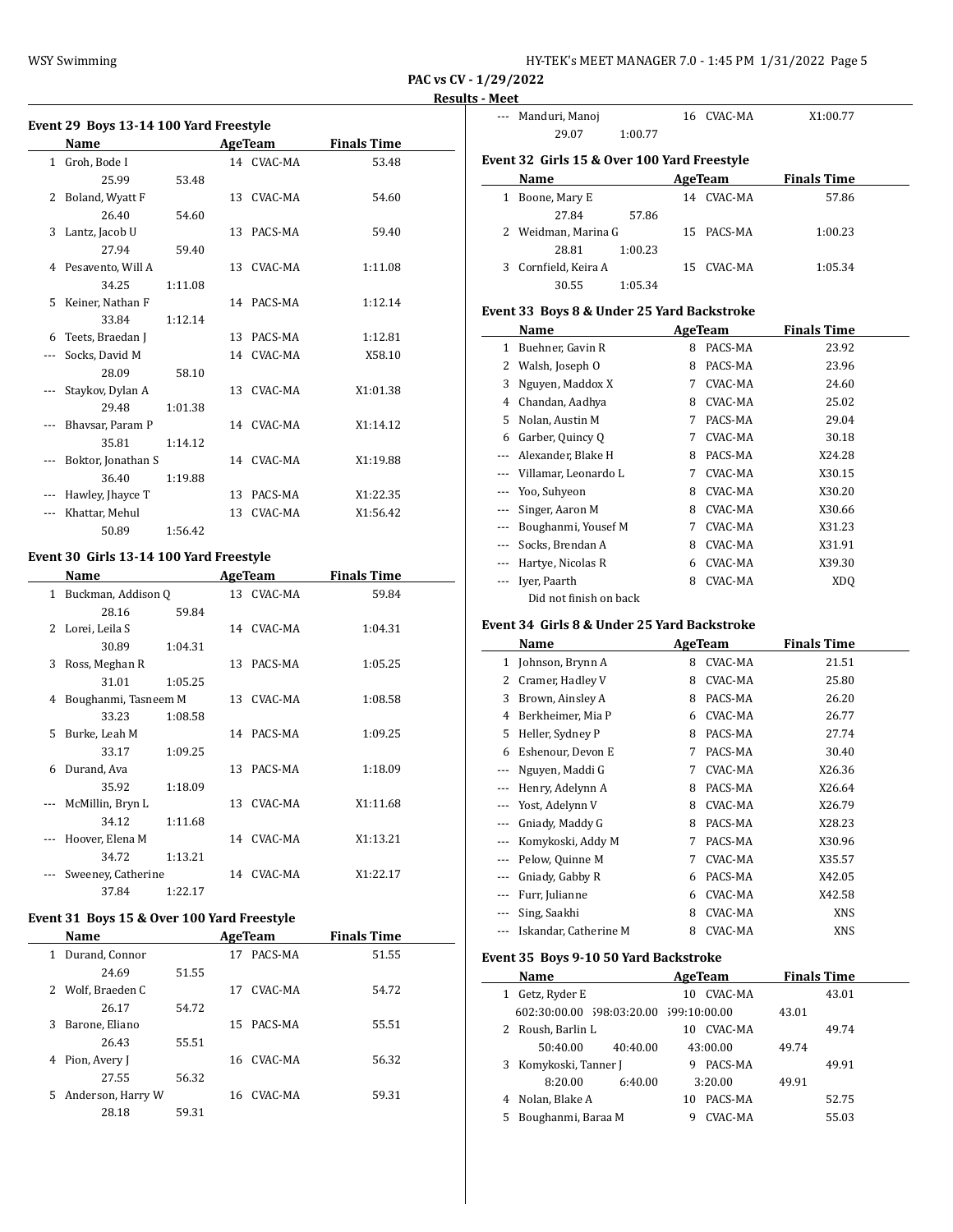$\overline{a}$ 

| HY-TEK's MEET MANAGER 7.0 - 1:45 PM 1/31/2022 Page 6 |  |  |  |
|------------------------------------------------------|--|--|--|
|------------------------------------------------------|--|--|--|

**PAC vs CV - 1/29/2022 Results - Meet**

 $\overline{\phantom{a}}$ 

|          | (Event 35 Boys 9-10 50 Yard Backstroke) |    |         |                    |  |  |  |  |
|----------|-----------------------------------------|----|---------|--------------------|--|--|--|--|
|          | Name                                    |    | AgeTeam | <b>Finals Time</b> |  |  |  |  |
| 6        | Buehner, Clayton G                      | 10 | PACS-MA | 1:01.15            |  |  |  |  |
| $\cdots$ | Pelow, Kai G                            | 9  | CVAC-MA | X56.21             |  |  |  |  |
|          | McMillin, Luke                          | 10 | CVAC-MA | X58.63             |  |  |  |  |
| $---$    | Kadam, Krushna                          | 9  | CVAC-MA | X1:03.97           |  |  |  |  |
|          | Karper, Tucker B                        | 10 | PACS-MA | XDO                |  |  |  |  |
|          | Not on back off wall                    |    |         |                    |  |  |  |  |
|          | Navandar, Aneesh                        | 10 | CVAC-MA | XDO                |  |  |  |  |
|          | No touch at turn                        |    |         |                    |  |  |  |  |

#### **Event 36 Girls 9-10 50 Yard Backstroke**

|          | Name                   |    | AgeTeam | <b>Finals Time</b> |  |
|----------|------------------------|----|---------|--------------------|--|
| 1        | Albert, Delaney I      | 9  | CVAC-MA | 46.33              |  |
| 2        | Weidman, Jazlyn F      | 10 | PACS-MA | 46.67              |  |
| 3        | Boughanmi, Israa M     | 9  | CVAC-MA | 49.41              |  |
| 4        | Bender, Addy R         | 9  | CVAC-MA | 52.96              |  |
| 5        | Alexander, Anneliese A | 9  | PACS-MA | 53.64              |  |
|          | Kadam, Anandi          | 9  | CVAC-MA | X49.37             |  |
|          | Berkheimer, Ella P     | 9  | CVAC-MA | X50.15             |  |
|          | Nguyen, Emily G        | 9  | CVAC-MA | X51.31             |  |
| ---      | Rissinger, Abigail V   | 10 | CVAC-MA | X54.86             |  |
| $- - -$  | Hicks, Flora W         | 10 | CVAC-MA | X56.73             |  |
| $\cdots$ | Eshenour, Ryleigh M    | 9  | PACS-MA | X57.66             |  |
| $\cdots$ | Gregorich, Laney C     | 9  | PACS-MA | X58.19             |  |
| $\cdots$ | Gawel, Delany C        | 9  | PACS-MA | X58.82             |  |
| $\cdots$ | Carlisle, Lily M       | 9  | CVAC-MA | X1:00.40           |  |
|          | Hughes, Lexi R         | 10 | PACS-MA | DQ                 |  |
|          | False start            |    |         |                    |  |
|          | Jurcik, Callie A       | 10 | CVAC-MA | <b>XDQ</b>         |  |
|          | Did not finish on back |    |         |                    |  |

#### **Event 37 Boys 11-12 50 Yard Backstroke**

|          | Name                |    | AgeTeam    | <b>Finals Time</b> |
|----------|---------------------|----|------------|--------------------|
| 1        | Johnson, Caden D    | 12 | CVAC-MA    | 33.06              |
|          | 2 Singer, Evan J    | 11 | CVAC-MA    | 37.01              |
| 3        | DeTar, Benjamin     |    | 12 PACS-MA | 38.24              |
| 4        | Gowda, Sanketh      | 11 | CVAC-MA    | 40.11              |
| 5        | Taylor, Miles B     | 11 | PACS-MA    | 46.13              |
| 6        | McNaull, Parker J   | 11 | PACS-MA    | 49.48              |
|          | Bliss, Branden T    | 11 | CVAC-MA    | X44.49             |
| $\cdots$ | Butt, Quinn S       | 11 | CVAC-MA    | X44.55             |
|          | Thangavel, Tharun   | 12 | CVAC-MA    | X47.57             |
|          | Komykoski, Cooper M | 11 | PACS-MA    | X52.43             |

#### **Event 38 Girls 11-12 50 Yard Backstroke**

|          | Name                  | AgeTeam       | <b>Finals Time</b> |
|----------|-----------------------|---------------|--------------------|
| 1.       | Graziano, Nessa R     | 12 CVAC-MA    | 32.68              |
| 2        | Nguyen, Sofie L       | CVAC-MA<br>12 | 35.60              |
| 3        | Reese, Laura G        | PACS-MA<br>11 | 37.09              |
| 4        | Grissinger, Bailey P  | 12 PACS-MA    | 42.47              |
| 5.       | Conway, Presley M     | 12 CVAC-MA    | 45.08              |
| 6        | Shellenberger, Mary E | PACS-MA<br>11 | 47.99              |
|          | Sweeney, Nicole       | 12 CVAC-MA    | X44.69             |
| $\cdots$ | Socks, Ainsley L      | CVAC-MA<br>11 | X47.44             |
| $\cdots$ | Schweikert, Elizabeth | 12 CVAC-MA    | X47.81             |
| ---      | Suryawanshi, Tanyi V  | CVAC-MA<br>11 | X53.00             |
|          | Symeonidis, Ava M     | CVAC-MA<br>11 | X53.66             |
|          | Gregorich, Chloe G    | PACS-MA<br>11 | X54.28             |

|    | Event 39 Boys 13-14 100 Yard Backstroke |         |    |            |                    |  |  |
|----|-----------------------------------------|---------|----|------------|--------------------|--|--|
|    | Name                                    |         |    | AgeTeam    | <b>Finals Time</b> |  |  |
| 1  | Derr, Greyden T                         |         |    | 14 CVAC-MA | 1:09.11            |  |  |
|    | 32.85                                   | 1:09.11 |    |            |                    |  |  |
| 2  | Socks, David M                          |         |    | 14 CVAC-MA | 1:11.32            |  |  |
|    | 34.89                                   | 1:11.32 |    |            |                    |  |  |
| 3  | Lantz, Jacob U                          |         | 13 | PACS-MA    | 1:14.03            |  |  |
|    | 35.17                                   | 1:14.03 |    |            |                    |  |  |
| 4  | Staykov, Dylan A                        |         |    | 13 CVAC-MA | 1:18.85            |  |  |
|    | 39.54                                   | 1:18.85 |    |            |                    |  |  |
| 5. | Klucinec, Connor T                      |         |    | 14 PACS-MA | 1:22.00            |  |  |
|    | 40.64                                   | 1:22.00 |    |            |                    |  |  |
|    | Manduri, Mohit                          |         | 13 | CVAC-MA    | X1:15.98           |  |  |
|    | 36.09                                   | 1:15.98 |    |            |                    |  |  |
|    | Thampy, Pranav R                        |         | 13 | CVAC-MA    | X1:19.71           |  |  |
|    | 1:19.71                                 | 1:19.71 |    |            |                    |  |  |

# **Event 40 Girls 13-14 100 Yard Backstroke**

|          | Name                |         |     | AgeTeam    | <b>Finals Time</b> |  |
|----------|---------------------|---------|-----|------------|--------------------|--|
| 1        | Hancock, Caroline R |         |     | 14 CVAC-MA | 1:10.31            |  |
|          | 33.82               | 1:10.31 |     |            |                    |  |
|          | 2 Ross, Meghan R    |         | 13  | PACS-MA    | 1:17.70            |  |
|          | 36.92               | 1:17.70 |     |            |                    |  |
| 3        | Brower, Eleanor R   |         | 13. | PACS-MA    | 1:18.26            |  |
|          | 38.23               | 1:18.26 |     |            |                    |  |
| 4        | Nailor, Joleigh M   |         |     | 14 CVAC-MA | 1:18.96            |  |
|          | 38.66               | 1:18.96 |     |            |                    |  |
| 5.       | Boone, Mattie G     |         | 14  | CVAC-MA    | 1:23.03            |  |
|          | 40.96               | 1:23.03 |     |            |                    |  |
| $\cdots$ | Sweeney, Catherine  |         | 14  | CVAC-MA    | X1:40.14           |  |
|          | 47.41               | 1:40.14 |     |            |                    |  |

# **Event 41 Boys 15 & Over 100 Yard Backstroke**

|   | Name             |         |     | AgeTeam    | <b>Finals Time</b> |  |
|---|------------------|---------|-----|------------|--------------------|--|
| 1 | Chang, Jonathan  |         |     | 16 CVAC-MA | 58.81              |  |
|   | 28.78            | 58.81   |     |            |                    |  |
| 2 | Brewer, Owen M   |         | 16  | CVAC-MA    | 1:02.51            |  |
|   | 29.34            | 1:02.51 |     |            |                    |  |
| 3 | Wolf, Braeden C  |         | 17  | CVAC-MA    | 1:05.16            |  |
|   | 32.29            | 1:05.16 |     |            |                    |  |
| 4 | Barone, Eliano   |         | 15. | PACS-MA    | 1:05.17            |  |
|   | 31.45            | 1:05.17 |     |            |                    |  |
|   | Cavanaugh, Ben A |         | 15  | CVAC-MA    | X1:47.70           |  |

#### **Event 42 Girls 15 & Over 100 Yard Backstroke**

|   | Name                 |         |    | AgeTeam    | <b>Finals Time</b> |  |
|---|----------------------|---------|----|------------|--------------------|--|
|   | Pesavento, Mia R     |         | 17 | CVAC-MA    | 1:06.86            |  |
|   | 33.15                | 1:06.86 |    |            |                    |  |
|   | 2 Cornfield, Keira A |         | 15 | CVAC-MA    | 1:07.02            |  |
|   | 32.50                | 1:07.02 |    |            |                    |  |
| 3 | Weidman, Marina G    |         |    | 15 PACS-MA | 1:11.54            |  |
|   | 34.01                | 1:11.54 |    |            |                    |  |
| 4 | Mickalonis, Emily P  |         | 17 | PACS-MA    | 1:24.13            |  |
|   | 40.10                | 1:24.13 |    |            |                    |  |
| 5 | Shah, Esha S         |         | 17 | CVAC-MA    | 1:25.89            |  |
|   | 41.28                | 1:25.89 |    |            |                    |  |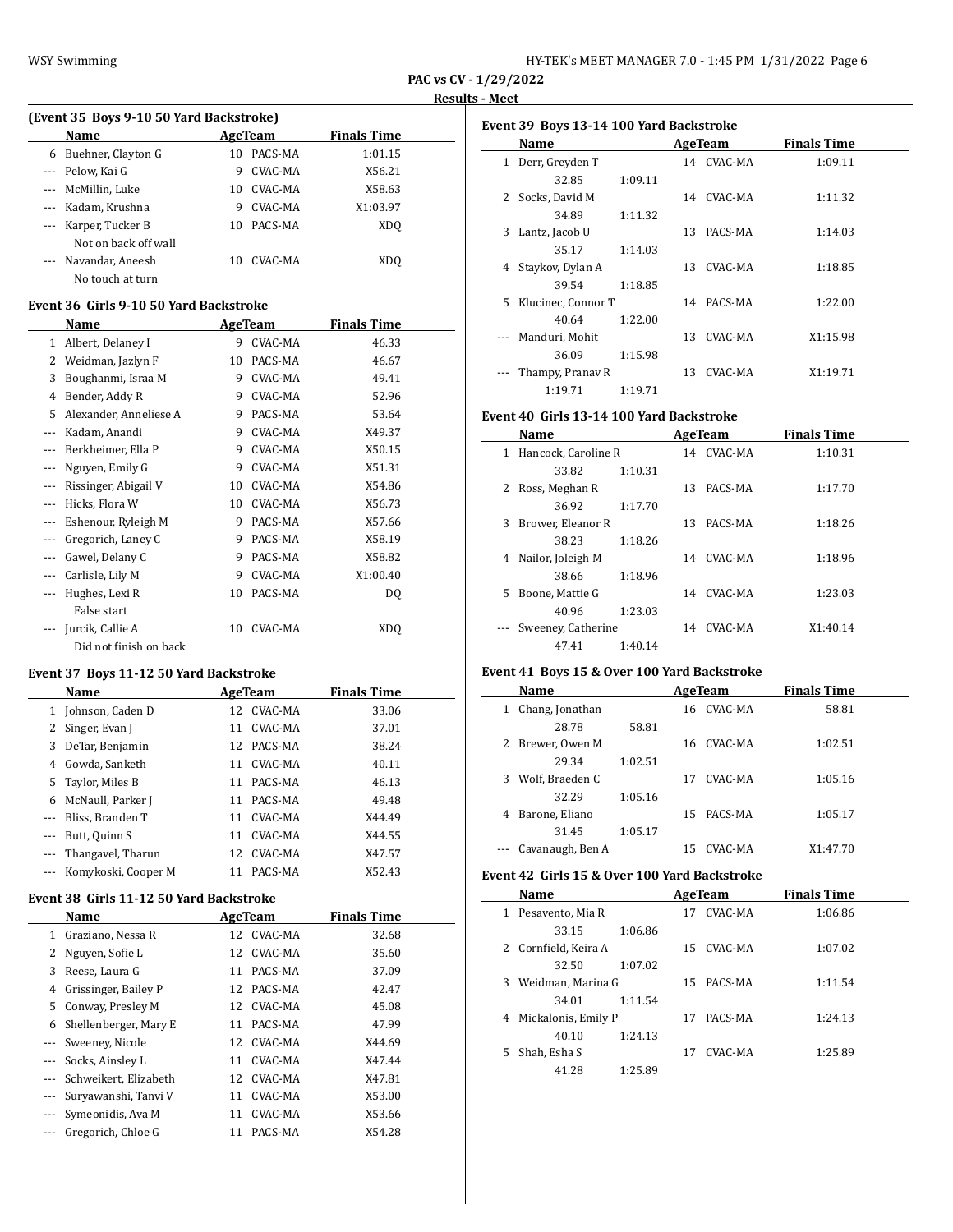| HY-TEK's MEET MANAGER 7.0 - 1:45 PM 1/31/2022 Page 7 |  |  |  |
|------------------------------------------------------|--|--|--|
|------------------------------------------------------|--|--|--|

#### **Event 43 Boys 8 & Under 25 Yard Butterfly**

|   | <b>Name</b>          | AgeTeam |         | <b>Finals Time</b> |  |
|---|----------------------|---------|---------|--------------------|--|
| 1 | Cottingham, Grant W  | 8       | CVAC-MA | 20.43              |  |
|   | 2 Alexander, Blake H | 8       | PACS-MA | 27.38              |  |
| 3 | Wilson, Sebastian J  |         | CVAC-MA | 32.66              |  |
|   | 4 Garber, Quincy Q   |         | CVAC-MA | 39.66              |  |
|   | --- Buehner, Gavin R | 8       | PACS-MA | DO.                |  |
|   | Scissors kick        |         |         |                    |  |

#### **Event 44 Girls 8 & Under 25 Yard Butterfly**

|          | Name               |   | AgeTeam | <b>Finals Time</b> |
|----------|--------------------|---|---------|--------------------|
| 1        | Graziano, Stacia R | 8 | CVAC-MA | 23.28              |
| 2        | Sporcic, Sydney K  | 8 | CVAC-MA | 24.27              |
| 3        | Brown, Ainsley A   | 8 | PACS-MA | 25.39              |
| 4        | Weaber, Parker K   | 8 | PACS-MA | 28.18              |
| 5.       | Eshenour, Devon E  | 7 | PACS-MA | 30.78              |
| 6        | Berkheimer, Mia P  | 6 | CVAC-MA | 34.32              |
| $\cdots$ | Cramer, Hadley V   | 8 | CVAC-MA | X26.48             |
| $\cdots$ | Hartye, Evelyn G   | 8 | CVAC-MA | X32.99             |
|          | Roush, Braylee E   | 8 | CVAC-MA | X39.95             |
|          | Yost, Adelynn V    | 8 | CVAC-MA | X41.76             |
|          | Cramer, Delaney C  | 8 | CVAC-MA | XD <sub>0</sub>    |
|          | Scissors kick      |   |         |                    |
|          | Sing, Saakhi       | 8 | CVAC-MA | XNS                |

# **Event 45 Boys 9-10 50 Yard Butterfly**

| Name |                                        |          |     | AgeTeam  |         | <b>Finals Time</b> |  |  |
|------|----------------------------------------|----------|-----|----------|---------|--------------------|--|--|
| 1    | Sporcic, Hunter A                      |          | 10  | CVAC-MA  |         | 36.00              |  |  |
|      | 443:53:20.00 146:40:00.00 147:30:00.00 |          |     |          | 36.00   |                    |  |  |
|      | 2 Gundurao, Krishna                    |          | 10. | CVAC-MA  |         | 40.38              |  |  |
|      | 11:40.00                               | 10:50.00 |     | 11:30.00 | 40.38   |                    |  |  |
|      | 3 Pachuski, Lucas P                    |          | 9   | PACS-MA  |         | 46.25              |  |  |
|      | 11:40.00                               | 31:40.00 |     | 13:20.00 | 46.25   |                    |  |  |
| 4    | Barnes, Landon G                       |          | 10. | CVAC-MA  |         | 48.43              |  |  |
| 5.   | DeTar, Leo J                           |          | 9   | PACS-MA  |         | 1:05.82            |  |  |
|      | 41.70                                  | 41.85    |     | 41.76    | 1:05.82 |                    |  |  |
|      | Navandar, Aneesh                       |          | 10  | CVAC-MA  |         | X57.55             |  |  |
|      | Grissinger, Jasper A                   |          | 9   | PACS-MA  |         | DO                 |  |  |
|      | Non-simultaneous arms                  |          |     |          |         |                    |  |  |

## **Event 46 Girls 9-10 50 Yard Butterfly**

|          | Name               | AgeTeam |         | <b>Finals Time</b> |
|----------|--------------------|---------|---------|--------------------|
| 1        | Lantz, Savannah C  | 9       | PACS-MA | 39.57              |
| 2        | Buhrman, Nora L    | 9       | CVAC-MA | 39.77              |
| 3        | Wilson, Lily F     | 9       | CVAC-MA | 45.34              |
| 4        | Walsh, Aliyah E    | 10      | PACS-MA | 45.87              |
| 5        | Enck, Lyla G       | 9       | CVAC-MA | 52.23              |
| 6        | Dinger, Caroline A | 9       | PACS-MA | 53.20              |
| $\cdots$ | Sadler, Mia E      | 9       | CVAC-MA | X52.64             |
| $\cdots$ | Verma, Sam         | 9       | CVAC-MA | X58.70             |
|          | Hicks, Flora W     | 10      | CVAC-MA | X59.73             |
| $\cdots$ | Albert, Delaney I  | 9       | CVAC-MA | X1:01.43           |
|          | Nguyen, Maile T    | 9       | CVAC-MA | X1:01.48           |
|          | Smith, Angela E    | 9       | PACS-MA | X1:02.84           |

#### **Event 47 Boys 11-12 50 Yard Butterfly**

| Name               | AgeTeam    | <b>Finals Time</b> |  |
|--------------------|------------|--------------------|--|
| 1 Lorei, Cameron L | 12 CVAC-MA | 30.24              |  |
| 2 Singer, Evan J   | 11 CVAC-MA | 36.84              |  |

| MEEL |                         |    |            |        |
|------|-------------------------|----|------------|--------|
| 3    | DeTar, Benjamin         |    | 12 PACS-MA | 37.84  |
|      | Klucinec, Gavin B       | 11 | PACS-MA    | 38.67  |
| 5    | Butt, Quinn S           | 11 | CVAC-MA    | 40.81  |
| 6    | Rosenberger, Ethan A    |    | 11 PACS-MA | 44.34  |
|      | --- Talasila, Sathvik   | 11 | CVAC-MA    | X39.58 |
|      | --- McNaull, Parker J   |    | 11 PACS-MA | X43.63 |
|      | --- Komykoski, Cooper M | 11 | PACS-MA    | X55.09 |
|      | Cass, Mason D           | 11 | PACS-MA    | XDO    |
|      | Scissors kick           |    |            |        |

#### **Event 48 Girls 11-12 50 Yard Butterfly**

|              | Name                  |     | AgeTeam    | <b>Finals Time</b> |  |
|--------------|-----------------------|-----|------------|--------------------|--|
| $\mathbf{1}$ | Erhard, Holden E      | 12  | CVAC-MA    | 31.40              |  |
|              | 2 Dwyer, Petra R      | 12. | CVAC-MA    | 31.68              |  |
|              | 3 Anderson, Annie B   |     | 12 PACS-MA | 37.74              |  |
|              | 4 Laws, Nadine        | 11  | CVAC-MA    | 38.39              |  |
|              | 5 Lantz, Ava R        |     | 11 PACS-MA | 41.56              |  |
|              | 6 Karpew, Caroline D  | 12  | PACS-MA    | 43.25              |  |
|              | --- LaForme, Amelia C |     | CVAC-MA    | X43.63             |  |

# **Event 49 Boys 13-14 100 Yard Butterfly**

|                       | Name               |         | AgeTeam |            | <b>Finals Time</b> |
|-----------------------|--------------------|---------|---------|------------|--------------------|
| 1                     | Groh, Bode I       |         |         | 14 CVAC-MA | 58.73              |
|                       | 27.45              | 58.73   |         |            |                    |
| 2                     | Garber, Timmy J    |         | 13.     | CVAC-MA    | 1:04.24            |
|                       | 29.01              | 1:04.24 |         |            |                    |
| 3                     | Castillo, Alec E   |         | 14      | CVAC-MA    | 1:08.24            |
|                       | 31.82              | 1:08.24 |         |            |                    |
| 4                     | Klucinec, Connor T |         |         | 14 PACS-MA | 1:28.79            |
|                       | 39.30              | 1:28.79 |         |            |                    |
| $\cdots$              | Keiner, Nathan F   |         | 14      | PACS-MA    | D <sub>0</sub>     |
| Non-simultaneous arms |                    |         |         |            |                    |
|                       | 34.86              | DO      |         |            |                    |
|                       |                    |         |         |            |                    |

# **Event 50 Girls 13-14 100 Yard Butterfly**

| Name                     |         |     | AgeTeam | <b>Finals Time</b> |  |
|--------------------------|---------|-----|---------|--------------------|--|
| Graziano, Juliana R<br>1 |         | 13. | CVAC-MA | 1:14.36            |  |
| 34.66                    | 1:14.36 |     |         |                    |  |
| 2 Brower, Eleanor R      |         | 13. | PACS-MA | 1:15.38            |  |
| 34.68                    | 1:15.38 |     |         |                    |  |
| 3 Lorei, Leila S         |         | 14  | CVAC-MA | 1:16.32            |  |
| 35.11                    | 1:16.32 |     |         |                    |  |
| Burke, Leah M<br>4       |         | 14  | PACS-MA | 1:22.79            |  |
| 37.87                    | 1:22.79 |     |         |                    |  |
| Nailor, Joleigh M<br>5.  |         | 14  | CVAC-MA | 1:25.84            |  |
| 37.64                    | 1:25.84 |     |         |                    |  |

# **Event 51 Boys 15 & Over 100 Yard Butterfly**

| Name                 | AgeTeam       | <b>Finals Time</b> |
|----------------------|---------------|--------------------|
| Chang, Jonathan<br>1 | 16 CVAC-MA    | 56.15              |
| 27.33                | 56.15         |                    |
| 2 Brewer, Owen M     | 16 CVAC-MA    | 58.23              |
| 27.99                | 58.23         |                    |
| 3 Anderson, Harry W  | 16 CVAC-MA    | 1:01.71            |
| 28.88                | 1:01.71       |                    |
| Drumm, Samuel D<br>4 | PACS-MA<br>18 | 1:06.65            |
| 29.62                | 1:06.65       |                    |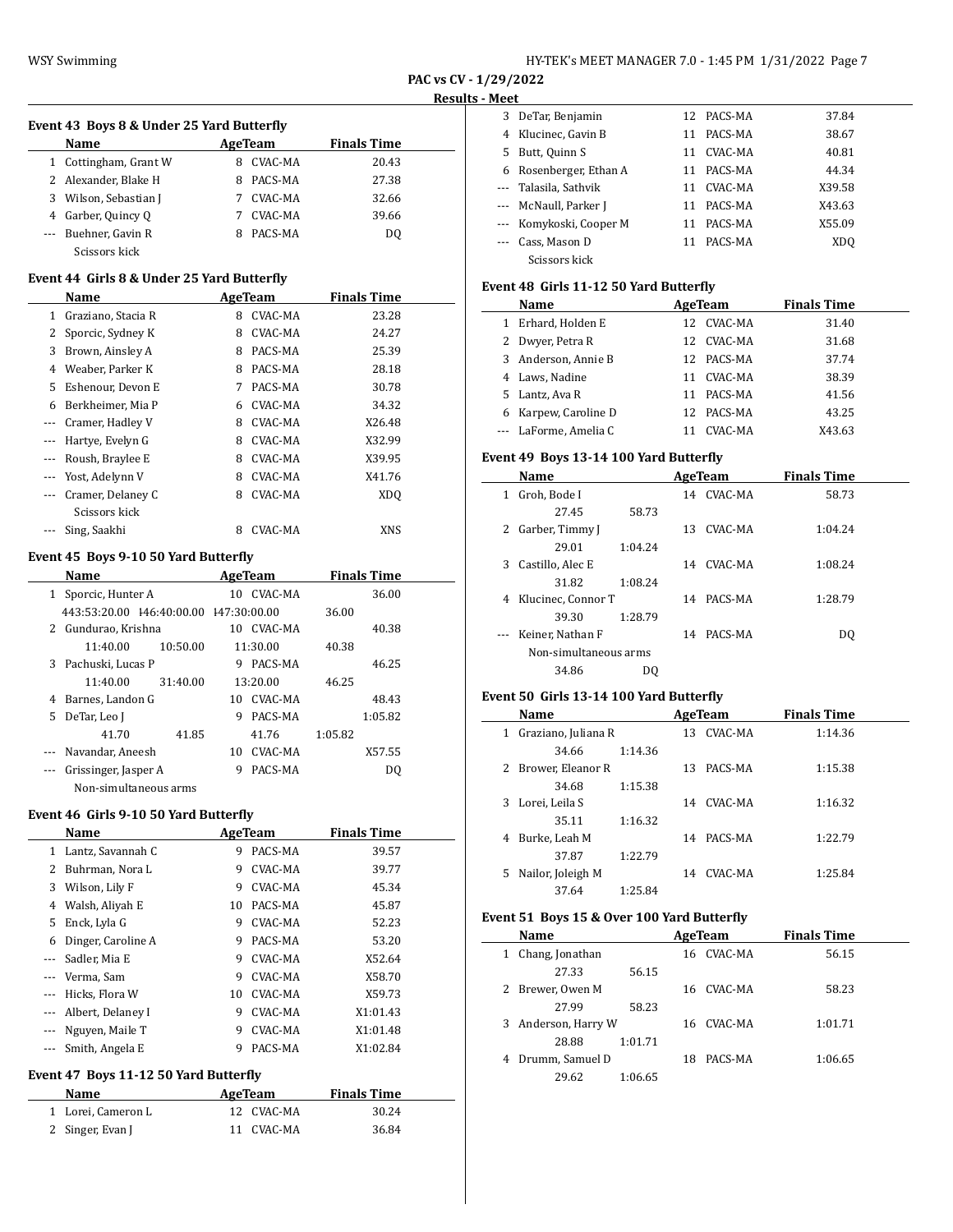| HY-TEK's MEET MANAGER 7.0 - 1:45 PM 1/31/2022 Page 8 |  |  |  |
|------------------------------------------------------|--|--|--|
|------------------------------------------------------|--|--|--|

# **Event 52 Girls 15 & Over 100 Yard Butterfly**

|   | <b>Name</b>        | AgeTeam |    |            | <b>Finals Time</b> |  |
|---|--------------------|---------|----|------------|--------------------|--|
| 1 | Pesavento, Mia R   |         | 17 | CVAC-MA    | 1:03.21            |  |
|   | 29.35              | 1:03.21 |    |            |                    |  |
| 2 | Boone, Mary E      |         | 14 | CVAC-MA    | 1:03.22            |  |
|   | 30.34              | 1:03.22 |    |            |                    |  |
| 3 | Chang, Katie N     |         | 14 | CVAC-MA    | 1:08.81            |  |
|   | 31.38              | 1:08.81 |    |            |                    |  |
| 4 | Brelsford, Elise M |         |    | 14 PACS-MA | 1:17.66            |  |
|   | 32.32              | 1:17.66 |    |            |                    |  |

# **Event 53 Boys 8 & Under 100 Yard IM**

|              | Name                    |         |   | AgeTeam | <b>Finals Time</b> |  |
|--------------|-------------------------|---------|---|---------|--------------------|--|
| $\mathbf{1}$ | Walsh, Joseph O         |         | 8 | PACS-MA | 1:53.77            |  |
|              | 54.18                   | 1:53.77 |   |         |                    |  |
|              | 2 Nguyen, Maddox X      |         |   | CVAC-MA | 1:54.03            |  |
|              | 52.36                   | 1:54.03 |   |         |                    |  |
| 3            | Wilson, Sebastian J     |         |   | CVAC-MA | 2:32.94            |  |
|              | 1:13.00                 | 2:32.94 |   |         |                    |  |
| $\cdots$     | Smith, Sorne T          |         | 8 | CVAC-MA | DO.                |  |
|              | One hand touch - breast |         |   |         |                    |  |
|              | 55.13                   | DO.     |   |         |                    |  |
|              |                         |         |   |         |                    |  |

# **Event 54 Girls 8 & Under 100 Yard IM**

|   | Name                           |         |   | <b>AgeTeam</b> | <b>Finals Time</b> |  |
|---|--------------------------------|---------|---|----------------|--------------------|--|
| 1 | Graziano, Stacia R             |         | 8 | CVAC-MA        | 1:47.54            |  |
|   | 52.01                          | 1:47.54 |   |                |                    |  |
| 2 | Dinger, Kacy A                 |         | 6 | PACS-MA        | 2:21.75            |  |
|   | 1:05.14                        | 2:21.75 |   |                |                    |  |
| 3 | McFarland, Anna S              |         | 7 | CVAC-MA        | 2:22.05            |  |
| 4 | Cottingham, Sydney S           |         | 6 | CVAC-MA        | 2:33.58            |  |
|   | 1:16.50                        | 2:33.58 |   |                |                    |  |
|   | --- Weaber, Parker K           |         | 8 | PACS-MA        | DO.                |  |
|   | One hand touch - fly           |         |   |                |                    |  |
|   | 57.37                          | DO.     |   |                |                    |  |
|   | Komykoski, Addy M              |         | 7 | PACS-MA        | DO                 |  |
|   | Non-simultaneous kick - breast |         |   |                |                    |  |
|   | 1:06.96                        | DΟ      |   |                |                    |  |

# **Event 55 Boys 9-10 100 Yard IM**

|   | Name                  |         |     | AgeTeam    | <b>Finals Time</b> |  |
|---|-----------------------|---------|-----|------------|--------------------|--|
| 1 | Gundurao, Krishna     |         |     | 10 CVAC-MA | 1:29.43            |  |
|   | 42.27                 | 1:29.43 |     |            |                    |  |
|   | 2 Pachuski, Lucas P   |         | 9   | PACS-MA    | 1:33.74            |  |
|   | 44.92                 | 1:33.74 |     |            |                    |  |
| 3 | Cottingham, Landyn M  |         | 10  | CVAC-MA    | 1:40.04            |  |
|   | 46.58                 | 1:40.04 |     |            |                    |  |
| 4 | Barnes, Landon G      |         | 10. | CVAC-MA    | 1:40.21            |  |
|   | 47.10                 | 1:40.21 |     |            |                    |  |
|   | 5 Komykoski, Tanner J |         | 9   | PACS-MA    | 1:44.14            |  |
|   | 47.62                 | 1:44.14 |     |            |                    |  |
| 6 | DeTar, Leo J          |         | 9   | PACS-MA    | 2:00.03            |  |
|   | 59.37                 | 2:00.03 |     |            |                    |  |
|   | Boughanmi, Baraa M    |         | 9   | CVAC-MA    | X1:51.46           |  |
|   | 52.63                 | 1:51.46 |     |            |                    |  |

| Event 56 Girls 9-10 100 Yard IM |                    |         |   |            |                    |  |  |  |
|---------------------------------|--------------------|---------|---|------------|--------------------|--|--|--|
|                                 | Name               |         |   | AgeTeam    | <b>Finals Time</b> |  |  |  |
|                                 | 1 Shuman, Brooke P |         |   | 10 PACS-MA | 1:19.10            |  |  |  |
|                                 | 36.30              | 1:19.10 |   |            |                    |  |  |  |
|                                 | 2 Hughes, Lexi R   |         |   | 10 PACS-MA | 1:29.37            |  |  |  |
|                                 | 41.05              | 1:29.37 |   |            |                    |  |  |  |
|                                 | 3 Cole, Tynley M   |         | 9 | PACS-MA    | 1:33.40            |  |  |  |
|                                 | 44.75              | 1:33.40 |   |            |                    |  |  |  |
|                                 | 4 Wilson, Lily F   |         |   | 9 CVAC-MA  | 1:39.59            |  |  |  |
|                                 | 44.36              | 1:39.59 |   |            |                    |  |  |  |
|                                 | 5 Lee, Eliana K    |         |   | 10 CVAC-MA | 1:46.79            |  |  |  |
|                                 | 53.93              | 1:46.79 |   |            |                    |  |  |  |
|                                 | 6 Sadler, Mia E    |         | 9 | CVAC-MA    | 1:48.57            |  |  |  |
|                                 | 50.47              | 1:48.57 |   |            |                    |  |  |  |
|                                 | Hoover, Whitney M  |         |   | 9 CVAC-MA  | X1:45.87           |  |  |  |
|                                 | 52.72              | 1:45.87 |   |            |                    |  |  |  |
|                                 | Enck, Lyla G       |         |   | 9 CVAC-MA  | X1:46.04           |  |  |  |
|                                 | 48.60              | 1:46.04 |   |            |                    |  |  |  |
|                                 | Verma, Sam         |         |   | 9 CVAC-MA  | X1:48.47           |  |  |  |
|                                 | 51.64              | 1:48.47 |   |            |                    |  |  |  |
|                                 | Boughanmi, Israa M |         |   | 9 CVAC-MA  | X1:57.08           |  |  |  |
|                                 | 54.62              | 1:57.08 |   |            |                    |  |  |  |
|                                 | Uhl, Lily E        |         | 9 | PACS-MA    | X1:59.33           |  |  |  |
|                                 | 1:00.27            | 1:59.33 |   |            |                    |  |  |  |
|                                 | Nguyen, Emily G    |         | 9 | CVAC-MA    | X2:03.52           |  |  |  |
|                                 | 54.60              | 2:03.52 |   |            |                    |  |  |  |
|                                 | Smith, Angela E    |         | 9 | PACS-MA    | X2:09.59           |  |  |  |
|                                 | 58.45              | 2:09.59 |   |            |                    |  |  |  |

# **Event 57 Boys 11-12 100 Yard IM**

| Name                 |         | AgeTeam    | <b>Finals Time</b> |
|----------------------|---------|------------|--------------------|
| 1 Lorei, Cameron L   |         | 12 CVAC-MA | 1:07.97            |
| 31.87                | 1:07.97 |            |                    |
| 2 Johnson, Caden D   |         | 12 CVAC-MA | 1:12.56            |
| 33.77                | 1:12.56 |            |                    |
| 3 Cole, Dalton M     |         | 12 PACS-MA | 1:19.46            |
| 35.09                | 1:19.46 |            |                    |
| 4 Talasila, Sathvik  |         | 11 CVAC-MA | 1:25.75            |
| 40.02                | 1:25.75 |            |                    |
| 5 Heller, Dean R     |         | 11 PACS-MA | 1:38.07            |
| 42.41                | 1:38.07 |            |                    |
| 6 Klucinec, Gavin B  |         | 11 PACS-MA | 1:38.08            |
| 40.88                | 1:38.08 |            |                    |
| Albert, Zane W       |         | 11 CVAC-MA | X1:28.05           |
| 40.21                | 1:28.05 |            |                    |
| Mayberry, Greyson D  |         | 11 CVAC-MA | X1:29.64           |
| 43.68                | 1:29.64 |            |                    |
| Rosenberger, Ethan A |         | 11 PACS-MA | X1:33.91           |
| 46.47                | 1:33.91 |            |                    |
| Hughes, Brady A      |         | 12 PACS-MA | X1:34.64           |
| 44.98                | 1:34.64 |            |                    |
| Thangavel, Tharun    |         | 12 CVAC-MA | X1:40.06           |
| 47.57                | 1:40.06 |            |                    |
| Taylor, Miles B      |         | 11 PACS-MA | X1:52.17           |
| 52.84                | 1:52.17 |            |                    |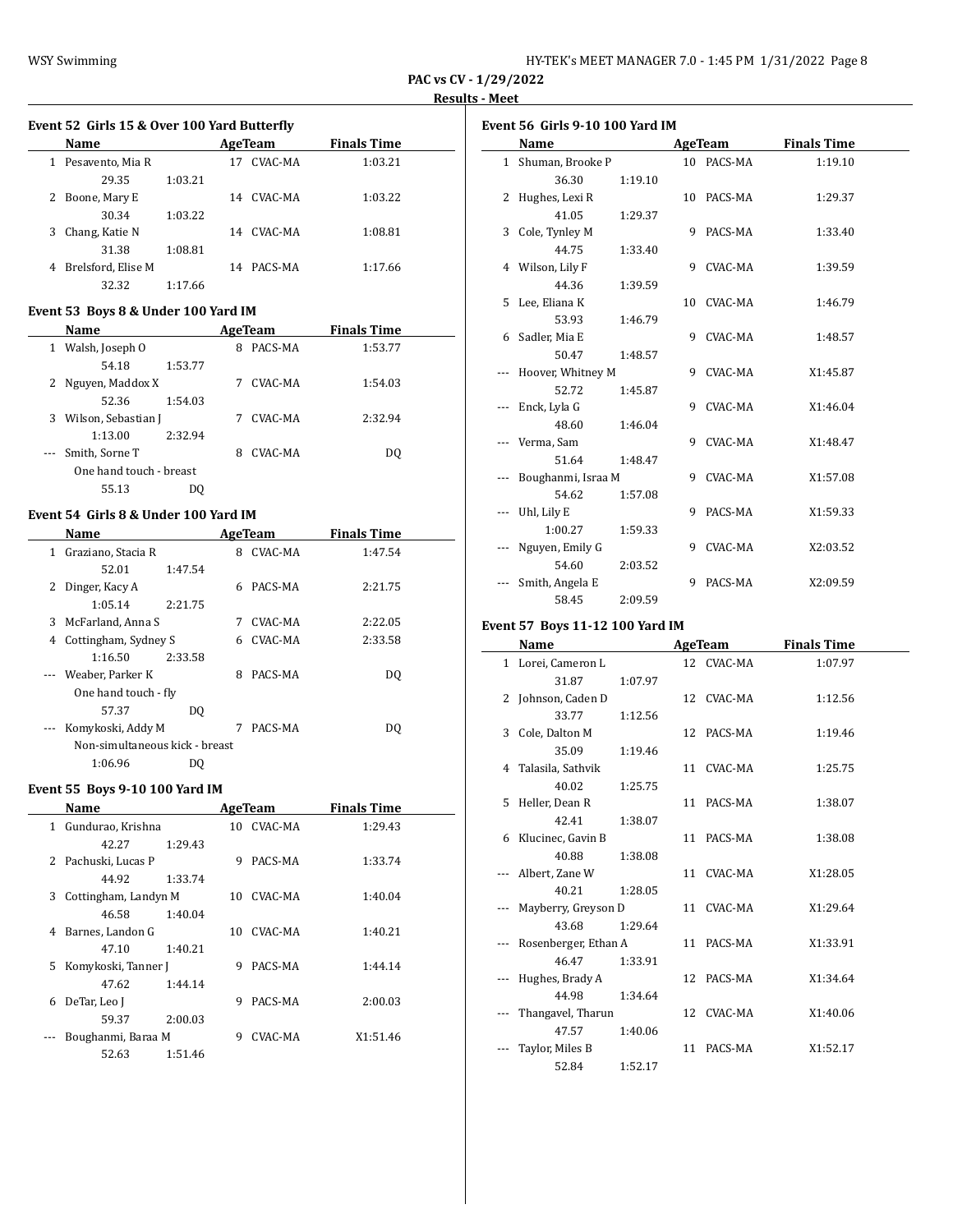| HY-TEK's MEET MANAGER 7.0 - 1:45 PM 1/31/2022 Page 9 |  |  |
|------------------------------------------------------|--|--|
|------------------------------------------------------|--|--|

**PAC vs CV - 1/29/2022**

**Results - Meet**

| (Event 57 Boys 11-12 100 Yard IM) |                                         |                |  |            |                    |  |  |
|-----------------------------------|-----------------------------------------|----------------|--|------------|--------------------|--|--|
|                                   | <b>Name</b>                             |                |  | AgeTeam    | <b>Finals Time</b> |  |  |
| $---$                             | Cass, Mason D                           |                |  | 11 PACS-MA | XD <sub>O</sub>    |  |  |
|                                   | Kick breaststroke type - fly            |                |  |            |                    |  |  |
|                                   | 1:01.93                                 | D <sub>0</sub> |  |            |                    |  |  |
|                                   | <b>Event 58 Girls 11-12 100 Yard IM</b> |                |  |            |                    |  |  |
|                                   | Name                                    |                |  | AgeTeam    | <b>Finals Time</b> |  |  |
|                                   | 1 Nguyen, Sofie L                       |                |  | 12 CVAC-MA | 1:11.85            |  |  |
|                                   | 34.43                                   | 1:11.85        |  |            |                    |  |  |
|                                   | 2 Mickalonis, Sarah A                   |                |  | 12 PACS-MA | 1:15.53            |  |  |
|                                   | 34.99                                   | 1:15.53        |  |            |                    |  |  |
| 3                                 | Erhard, Holden E                        |                |  | 12 CVAC-MA | 1:16.53            |  |  |
|                                   | 35.95                                   | 1:16.53        |  |            |                    |  |  |
|                                   | 4 LaForme, Amelia C                     |                |  | 11 CVAC-MA | 1:25.95            |  |  |
|                                   | 39.25                                   | 1:25.95        |  |            |                    |  |  |
| 5                                 | Reese, Laura G                          |                |  | 11 PACS-MA | 1:27.19            |  |  |
|                                   | 39.45                                   | 1:27.19        |  |            |                    |  |  |
|                                   | 6 Anderson, Annie B                     |                |  | 12 PACS-MA | 1:31.70            |  |  |
|                                   | 40.56                                   | 1:31.70        |  |            |                    |  |  |
|                                   | Conway, Presley M                       |                |  | 12 CVAC-MA | X1:29.45           |  |  |
|                                   | 42.29                                   | 1:29.45        |  |            |                    |  |  |
|                                   | Shellenberger, Mary E                   |                |  | 11 PACS-MA | X1:32.48           |  |  |
|                                   | 47.12                                   | 1:32.48        |  |            |                    |  |  |
|                                   | Karpew, Caroline D                      |                |  | 12 PACS-MA | X1:35.14           |  |  |
|                                   | 45.62                                   | 1:35.14        |  |            |                    |  |  |
|                                   | Gregorich, Chloe G                      |                |  | 11 PACS-MA | X2:03.43           |  |  |
|                                   | 56.48                                   | 2:03.43        |  |            |                    |  |  |
|                                   | Naveen, Druthi                          |                |  | 12 CVAC-MA | <b>XNS</b>         |  |  |

# **Event 59 Boys 13-14 200 Yard IM**

|   | <b>Name</b>           |         | AgeTeam       | <b>Finals Time</b> |
|---|-----------------------|---------|---------------|--------------------|
| 1 | Boland, Wyatt F       |         | 13 CVAC-MA    | 2:26.89            |
|   | 30.99                 | 1:08.15 | 1:53.93       | 2:26.89            |
| 2 | Socks, David M        |         | 14 CVAC-MA    | 2:29.75            |
|   | 31.53                 | 1:10.68 | 1:57.67       | 2:29.75            |
| 3 | Thampy, Pranav R      |         | 13 CVAC-MA    | 2:47.66            |
|   | 35.88                 | 1:18.82 | 2:11.39       | 2:47.66            |
| 4 | Rosenberger, Connor S |         | PACS-MA<br>13 | 2:56.87            |
|   | 37.51                 | 1:19.62 | 2:14.64       | 2:56.87            |
| 5 | Zampedri, Alex M      |         | PACS-MA<br>13 | 3:01.27            |
|   | 39.23                 | 1:20.79 | 2:17.88       | 3:01.27            |

#### **Event 60 Girls 13-14 200 Yard IM**

|    | Name                |         | AgeTeam        | <b>Finals Time</b> |  |
|----|---------------------|---------|----------------|--------------------|--|
| 1  | Hancock, Caroline R |         | 14 CVAC-MA     | 2:39.32            |  |
|    | 36.02               | 1:16.13 | 2:04.92        | 2:39.32            |  |
|    | 2 McCann, Callie L  |         | 14 CVAC-MA     | 2:41.27            |  |
|    | 37.44               | 1:18.93 | 2:05.42        | 2:41.27            |  |
| 3. | Yeh, Leah J         |         | 13 CVAC-MA     | 2:51.55            |  |
|    | 37.63               | 1:20.79 | 2:12.73        | 2:51.55            |  |
| 4  | Durand, Ava         |         | 13 PACS-MA     | 3:17.45            |  |
|    | 42.81               | 1:32.16 | 2:30.14        | 3:17.45            |  |
|    | Long, Allison E     |         | CVAC-MA<br>13  | X2:59.45           |  |
|    | 40.45               | 1:27.07 | 2:19.63        | 2:59.45            |  |
|    | McMillin, Bryn L    |         | CVAC-MA<br>13. | X3:04.52           |  |
|    | 35.99               | 1:24.66 | 2:22.64        | 3:04.52            |  |

|   | Event 61 Boys 15 & Over 200 Yard IM              |         |                       |                         |  |
|---|--------------------------------------------------|---------|-----------------------|-------------------------|--|
|   | Name                                             |         |                       | AgeTeam Finals Time     |  |
|   | 1 Durand, Connor                                 |         | 17 PACS-MA            | 2:08.22                 |  |
|   | 26.52                                            | 1:00.32 | 1:37.21               | 2:08.22                 |  |
|   | 2 Brewer, Owen M                                 |         | 16 CVAC-MA            | 2:09.57                 |  |
|   | 26.99                                            | 1:00.56 | 1:38.29               | 2:09.57                 |  |
|   | 3 Pion, Avery J                                  |         | 16 CVAC-MA            | 2:21.95                 |  |
|   | 28.77                                            | 1:05.03 | 1:50.41               | 2:21.95                 |  |
|   | 4 Thangavel, Gunan                               |         | 16 CVAC-MA            | 2:41.97                 |  |
|   | 36.31                                            | 1:16.92 | 2:02.32               | 2:41.97                 |  |
|   | Barone, Eliano                                   |         | 15 PACS-MA            | <b>NS</b>               |  |
|   | Event 62 Girls 15 & Over 200 Yard IM             |         |                       |                         |  |
|   | Name                                             |         |                       | AgeTeam Finals Time     |  |
|   | 1 Boone, Mary E                                  |         | 14 CVAC-MA            | 2:21.82                 |  |
|   | 29.56                                            | 1:07.57 | 1:50.83               | 2:21.82                 |  |
|   | 2 Chang, Katie N                                 |         | 14 CVAC-MA            | 2:27.03                 |  |
|   | 31.60                                            | 1:08.59 | 1:50.91               | 2:27.03                 |  |
|   | 3 Mickalonis, Emily P                            |         | 17 PACS-MA            | 2:58.85                 |  |
|   | 37.57                                            | 1:23.05 | 2:16.30               | 2:58.85                 |  |
|   | 4 Shah, Esha S                                   |         | 17 CVAC-MA            | 3:10.25                 |  |
|   | 42.22                                            | 1:30.85 | 2:27.23               | 3:10.25                 |  |
|   | Event 63 Boys 8 & Under 100 Yard Freestyle Relay |         |                       |                         |  |
|   | Team                                             |         |                       | Relay Finals Time       |  |
|   | 1 CVAC-MA                                        |         | A                     | 1:21.15                 |  |
|   | 1) Cottingham, Grant W 8                         |         | 2) Yoo, Suhyeon 8     |                         |  |
|   | 3) Nguyen, Maddox X7                             |         | 4) Smith, Sorne T 8   |                         |  |
|   | 40.34                                            | 1:21.15 |                       |                         |  |
| 2 | PACS-MA                                          |         | A                     | 1:25.49                 |  |
|   | 1) Walsh, Joseph 0 8                             |         |                       | 2) Alexander, Blake H 8 |  |
|   | 3) Nolan, Austin M 7                             |         | 4) Buehner, Gavin R 8 |                         |  |
|   | $\sqrt{1225}$ $\sqrt{121}$                       |         |                       |                         |  |

|     | J HUIAII, AUSUIL M. /           |         | <b>T</b> DUCHING, GAVIII IVO |         |
|-----|---------------------------------|---------|------------------------------|---------|
|     | 42.26                           | 1:25.49 |                              |         |
| 3   | CVAC-MA                         |         | B                            | 1:43.82 |
|     | 1) Chandan, Aadhya 8            |         | 2) Garber, Quincy Q 7        |         |
|     | 3) Boughanmi, Yousef M 7        |         | 4) Wilson, Sebastian J 7     |         |
|     | 49.99                           | 1:43.82 |                              |         |
| --- | CVAC-MA                         |         | C                            | DO.     |
|     | Interfered with another swimmer |         |                              |         |
|     | 1) Villamar, Leonardo L 7       |         | 2) Singer, Aaron M 8         |         |
|     | 3) Hartye, Nicolas R 6          |         | 4) Iyer, Paarth 8            |         |
|     | 1:03.73                         | DΟ      |                              |         |

# **Event 64 Girls 8 & Under 100 Yard Freestyle Relay**

|   | Team                    |         | Relav | <b>Finals Time</b>     |
|---|-------------------------|---------|-------|------------------------|
| 1 | CVAC-MA                 |         | A     | 1:18.30                |
|   | 1) Sporcic, Sydney K 8  |         |       | 2) McFarland, Anna S 7 |
|   | 3) Graziano, Stacia R 8 |         |       | 4) Johnson, Brynn A 8  |
|   | 43.99                   | 1:18.30 |       |                        |
|   | 2 PACS-MA               |         | A     | 1:29.91                |
|   | 1) Heller, Sydney P 8   |         |       | 2) Weaber, Parker K 8  |
|   | 3) Eshenour, Devon E 7  |         |       | 4) Brown, Ainsley A 8  |
|   | 42.86                   | 1:29.91 |       |                        |
| 3 | CVAC-MA                 |         | B     | 1:32.25                |
|   | 1) Berkheimer, Mia P 6  |         |       | 2) Hartye, Evelyn G 8  |
|   | 3) Cramer, Delaney C 8  |         |       | 4) Cramer, Hadley V 8  |
|   | 51.56                   | 1:32.25 |       |                        |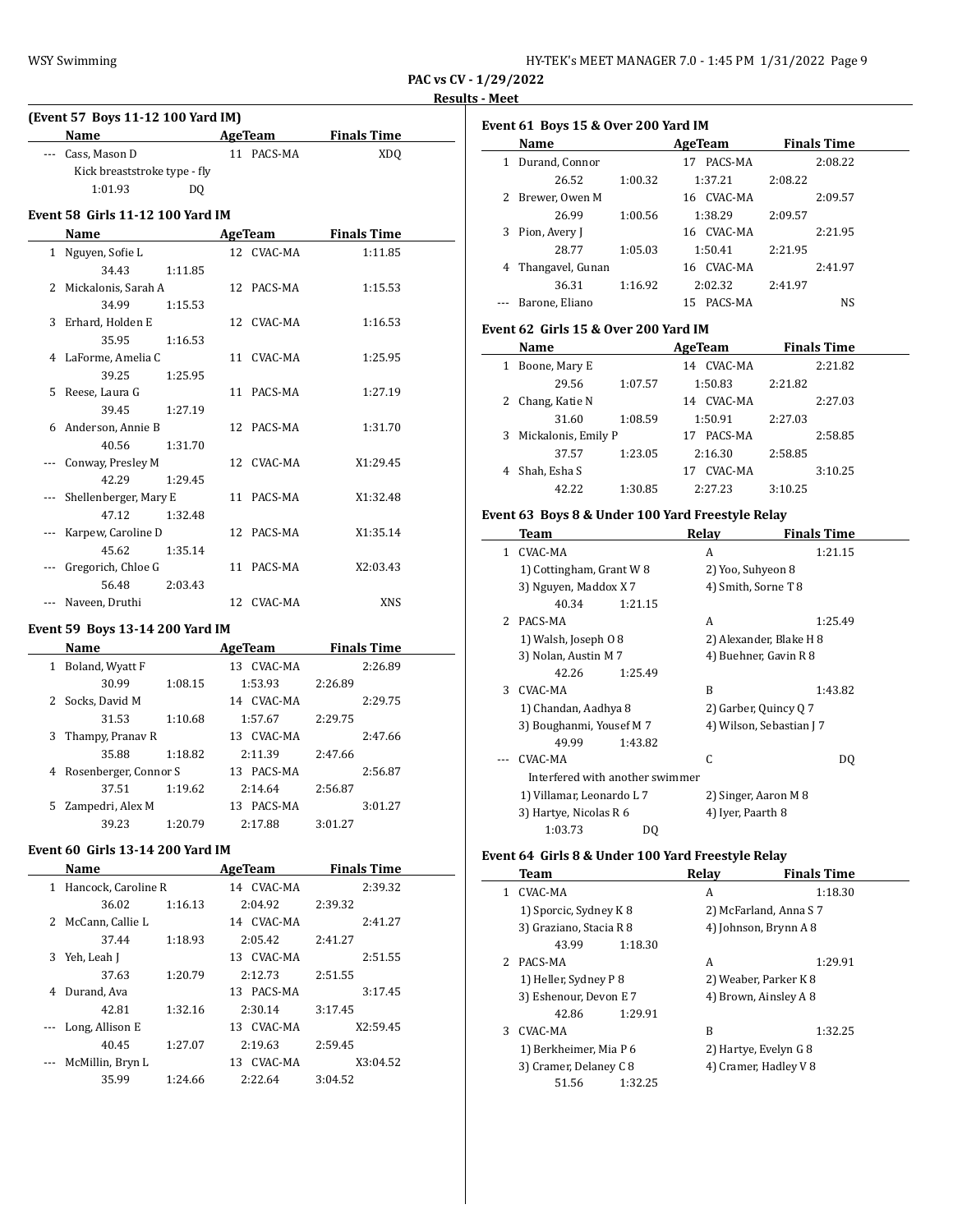$\overline{a}$ 

| HY-TEK's MEET MANAGER 7.0 - 1:45 PM 1/31/2022 Page 10 |  |  |  |
|-------------------------------------------------------|--|--|--|
|-------------------------------------------------------|--|--|--|

**PAC vs CV - 1/29/2022 Results - Meet**

# **(Event 64 Girls 8 & Under 100 Yard Freestyle Relay)**

|    | Team                 | Relav   | <b>Finals Time</b>        |  |
|----|----------------------|---------|---------------------------|--|
| 4  | PACS-MA              | B       | 1:39.54                   |  |
|    | 1) Dinger, Kacy A 6  |         | 2) Henry, Adelynn A 8     |  |
|    | 3) Gniady, Maddy G 8 |         | 4) Komykoski, Addy M 7    |  |
|    | 49.28                | 1:39.54 |                           |  |
| 5. | CVAC-MA              | C       | x1:41.96                  |  |
|    | 1) Nguyen, Maddi G7  |         | 2) Cottingham, Sydney S 6 |  |
|    | 3) Pelow, Quinne M 7 |         | 4) Yost, Adelynn V 8      |  |
|    | 48.22                | 1:41.96 |                           |  |

# **Event 65 Boys 9-10 200 Yard Freestyle Relay**

|                | Team                       |         | Relav   | <b>Finals Time</b>       |
|----------------|----------------------------|---------|---------|--------------------------|
| 1.             | CVAC-MA                    |         | A       | 2:22.96                  |
|                | 1) Getz, Ryder E 10        |         |         | 2) Gundurao, Krishna 10  |
|                | 3) Cottingham, Landyn M 10 |         |         | 4) Sporcic, Hunter A 10  |
|                | 35.19                      | 1:13.33 | 1:50.73 | 2:22.96                  |
| $\overline{2}$ | PACS-MA                    |         | A       | 2:48.59                  |
|                | 1) Buehner, Clayton G 10   |         |         | 2) Komykoski, Tanner J 9 |
|                | 3) Nolan, Blake A 10       |         |         | 4) Pachuski, Lucas P 9   |
|                | 47.95                      | 1:36.32 | 2:14.29 | 2:48.59                  |
| 3              | CVAC-MA                    |         | B       | 2:51.60                  |
|                | 1) Boughanmi, Baraa M 9    |         |         | 2) Roush, Barlin L 10    |
|                | 3) Navandar, Aneesh 10     |         |         | 4) Barnes, Landon G 10   |
|                | 40.38                      | 1:24.39 | 2:07.47 | 2:51.60                  |

#### **Event 66 Girls 9-10 200 Yard Freestyle Relay**

|               | Team                        |         | Relay               | <b>Finals Time</b>      |
|---------------|-----------------------------|---------|---------------------|-------------------------|
| $\mathbf{1}$  | PACS-MA                     |         | A                   | 2:16.63                 |
|               | 1) Lantz, Savannah C 9      |         |                     | 2) Hughes, Lexi R 10    |
|               | 3) Weidman, Jazlyn F 10     |         |                     | 4) Shuman, Brooke P 10  |
|               | 35.90                       | 1:09.91 | 1:45.67             | 2:16.63                 |
| $\mathcal{L}$ | CVAC-MA                     |         | A                   | 2:34.18                 |
|               | 1) Buhrman, Nora L 9        |         | 2) Lee, Eliana K 10 |                         |
|               | 3) Wilson, Lily F 9         |         |                     | 4) Berkheimer, Ella P 9 |
|               | 35.30                       | 1:16.81 | 1:55.78             | 2:34.18                 |
| 3             | PACS-MA                     |         | B                   | 2:34.80                 |
|               | 1) Cole, Tynley M 9         |         | 2) Uhl, Lily E 9    |                         |
|               | 3) Dinger, Caroline A 9     |         |                     | 4) Walsh, Aliyah E 10   |
|               | 36.09                       | 1:17.31 | 2:00.36             | 2:34.80                 |
|               | 4 CVAC-MA                   |         | C                   | 2:47.84                 |
|               | 1) Sadler, Mia E 9          |         |                     | 2) Jurcik, Callie A 10  |
|               | 3) Rissinger, Abigail V 10  |         | 4) Enck, Lyla G 9   |                         |
|               | 43.23                       | 58.77   | 1:24.47             | 2:47.84                 |
| 5             | CVAC-MA                     |         | R                   | x2:53.18                |
|               | 1) Albert, Delaney I 9      |         |                     | 2) Boughanmi, Israa M 9 |
|               | 3) Bender, Addy R 9         |         | 4) Verma, Sam 9     |                         |
|               | 43.66                       | 1:28.16 | 2:10.18             | 2:53.18                 |
| 6             | PACS-MA                     |         | C                   | x3:12.45                |
|               | 1) Eshenour, Ryleigh M 9    |         |                     | 2) Gregorich, Laney C 9 |
|               | 3) Alexander, Anneliese A 9 |         |                     | 4) Smith, Angela E 9    |
|               | 17.95                       | 33.44   | 2:27.78             | 3:12.45                 |

# **Event 67 Boys 11-12 200 Yard Medley Relay**

| Relav   | <b>Finals Time</b>                                          |
|---------|-------------------------------------------------------------|
| A       | 2:14.26                                                     |
|         | 2) Turk-Geller, Jonah 11                                    |
|         | 4) Singer, Evan J 11                                        |
| 1:44.55 | 2:14.26                                                     |
|         | 1) Johnson, Caden D 12<br>3) Lorei, Cameron L 12<br>1:14.88 |

| 2. | PACS-MA                 |         | А       | 2:35.49                    |
|----|-------------------------|---------|---------|----------------------------|
|    | 1) Cole, Dalton M 12    |         |         | 2) Hughes, Brady A 12      |
|    | 3) Klucinec, Gavin B 11 |         |         | 4) DeTar, Benjamin 12      |
|    | 42.08                   | 1:28.70 | 2:02.18 | 2:35.49                    |
| 3  | CVAC-MA                 |         | B       | 2:43.28                    |
|    | 1) Albert, Zane W 11    |         |         | 2) Mayberry, Greyson D 11  |
|    | 3) Butt, Quinn S 11     |         |         | 4) Talasila, Sathvik 11    |
|    | 40.96                   | 1:28.55 | 1:43.10 | 2:43.28                    |
| 4  | PACS-MA                 |         | B       | 2:56.48                    |
|    | 1) Heller, Dean R 11    |         |         | 2) Komykoski, Cooper M 11  |
|    | 3) McNaull, Parker J 11 |         |         | 4) Rosenberger, Ethan A 11 |
|    | 45.71                   | 1:35.89 | 2:19.82 | 2:56.48                    |

# **Event 68 Girls 11-12 200 Yard Medley Relay**

|              | Team                        |         | Relay              | <b>Finals Time</b>          |
|--------------|-----------------------------|---------|--------------------|-----------------------------|
| $\mathbf{1}$ | CVAC-MA                     |         | A                  | 2:08.38                     |
|              | 1) Graziano, Nessa R 12     |         |                    | 2) Nguyen, Sofie L 12       |
|              | 3) Dwyer, Petra R 12        |         |                    | 4) Erhard, Holden E 12      |
|              | 32.74                       | 1:07.71 | 1:39.61            | 2:08.38                     |
| 2            | PACS-MA                     |         | A                  | 2:30.76                     |
|              | 1) Mickalonis, Sarah A 12   |         |                    | 2) Grissinger, Bailey P 12  |
|              | 3) Anderson, Annie B 12     |         | 4) Lantz, Ava R 11 |                             |
|              | 33.72                       | 1:16.99 | 1:57.13            | 2:30.76                     |
| 3            | CVAC-MA                     |         | B                  | 2:42.38                     |
|              | 1) Socks, Ainsley L 11      |         |                    | 2) Laws, Nadine 11          |
|              | 3) Conway, Presley M 12     |         |                    | 4) LaForme, Amelia C 11     |
|              | 50.90                       | 1:27.56 | 2:10.22            | 2:42.38                     |
| 4            | PACS-MA                     |         | B                  | 2:50.70                     |
|              | 1) Reese, Laura G 11        |         |                    | 2) Shellenberger, Mary E 11 |
|              | 3) Karpew, Caroline D 12    |         |                    | 4) Gregorich, Chloe G 11    |
|              | 38.55                       | 1:22.30 | 2:17.19            | 2:50.70                     |
| 5.           | CVAC-MA                     |         | C                  | x3:02.16                    |
|              | 1) Suryawanshi, Tanvi V 11  |         |                    | 2) Symeonidis, Ava M 11     |
|              | 3) Schweikert, Elizabeth 12 |         |                    | 4) Sweeney, Nicole 12       |
|              | 51.90                       | 1:42.16 | 2:28.70            | 3:02.16                     |

# **Event 69 Boys 13-14 200 Yard Medley Relay**

 $\frac{1}{2}$ 

|    | Team                        |         | Relay                 | <b>Finals Time</b>       |
|----|-----------------------------|---------|-----------------------|--------------------------|
| 1. | CVAC-MA                     |         | A                     | 2:00.08                  |
|    | 1) Boland, Wyatt F 13       |         | 2) Lee, Junhee J $13$ |                          |
|    | 3) Groh, Bode I 14          |         |                       | 4) LaForme, Graham H 13  |
|    | 29.71                       | 1:07.09 | 1:34.11               | 2:00.08                  |
| 2. | CVAC-MA                     |         | C                     | 2:03.23                  |
|    | 1) Socks, David M 14        |         |                       | 2) Turk-Geller, Brady 14 |
|    | 3) Garber, Timmy J 13       |         |                       | 4) Staykov, Dylan A 13   |
|    | 33.84                       | 1:08.58 | 1:36.07               | 2:03.23                  |
| 3  | CVAC-MA                     |         | R                     | x2:03.76                 |
|    | 1) Derr, Greyden T 14       |         |                       | 2) Garber, Josiah M 14   |
|    | 3) Manduri, Mohit 13        |         |                       | 4) Thampy, Pranav R 13   |
|    | 31.02                       | 1:01.70 | 1:35.86               | 2:03.76                  |
| 4  | PACS-MA                     |         | A                     | 2:17.34                  |
|    | 1) Rosenberger, Connor S 13 |         |                       | 2) Keiner, Nathan F 14   |
|    | 3) Klucinec, Connor T 14    |         |                       | 4) Lantz, Jacob U 13     |
|    | 37.70                       | 1:17.89 | 1:50.74               | 2:17.34                  |